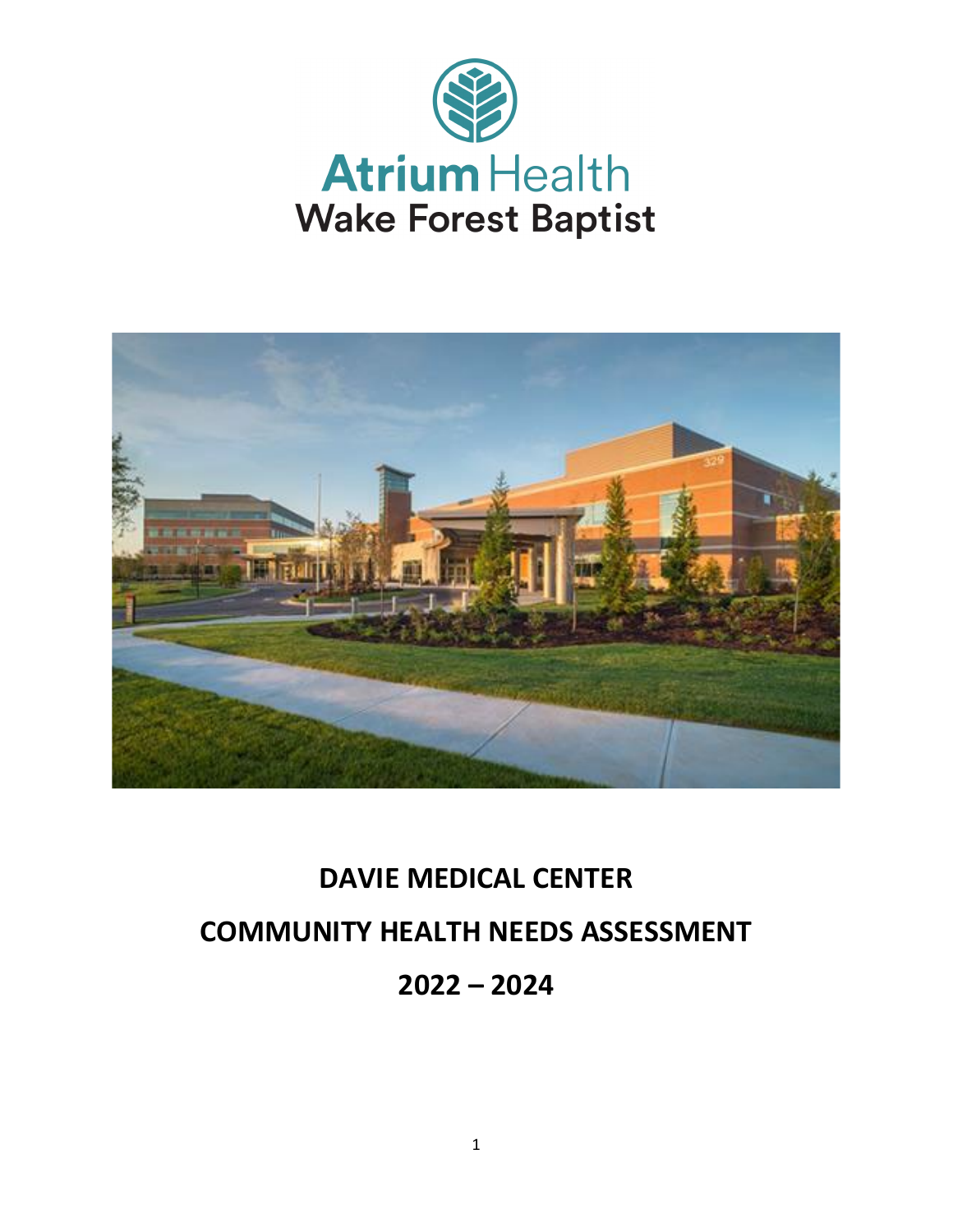#### **Section I: Introduction**

Atrium Health Wake Forest Baptist Davie Medical Center is a not-for-profit hospital facility and is part of Atrium Health Wake Forest Baptist. As part of this health system, Atrium Health Wake Forest Baptist Davie Medical Center has the resources of a nationally recognized academic medical center at its doorstep, enabling the facility to offer world-class health care, close to home. In 2017, Atrium Health Wake Forest Baptist Davie Medical opened a state of the art, 50 bed inpatient hospital that includes a 24/7 emergency department, a medical unit and a joint unit, and an operating suite on its Bermuda Run Campus. Atrium Health Wake Forest Baptist Davie Medical Center provides clinical services in Medical Plaza One and Medical Plaza Two that includes: cardiac rehabilitation, cardiology, ophthalmology, gastroenterology, geriatric medicine, orthopaedics, pulmonary, podiatry, neurosurgery - spine, sleep clinic, imaging, physical therapy, occupational therapy, endoscopy, lab and pharmacy. Finally, the Medical Center operates Urgent Care – Mocksville that treats minor illnesses and injuries seven days a week and requires no appointment.

#### **Vision**

Atrium Health Wake Forest Baptist Davie Medical Center's vision is to be the first and best choice for care.

## **Mission**

Atrium Health Wake Forest Baptist Davie Medical Center's mission is to improve health, elevate hope and advance healing – for all.

# **Culture Commitments**

Atrium Health Wake Forest Baptist Davie Medical Center's culture commitments include the following:

- We create a space where all *Belong*
- We *Work as One* to make great things happen
- We earn *Trust* in all we do
- We *Innovate* to better the now and create they future
- We drive for *Excellence -* always

# **Mission Alignment**

As Atrium Health Wake Forest Baptist Davie Medical Center strives to be a leader in population health, we must look beyond the walls of our hospitals and medical offices to address those social, economic, and environmental conditions that contribute to poor health outcomes, shortened lives, and higher health care costs of the patients we serve. This needs assessment is based on a set of best practices for community health assessments with the purpose of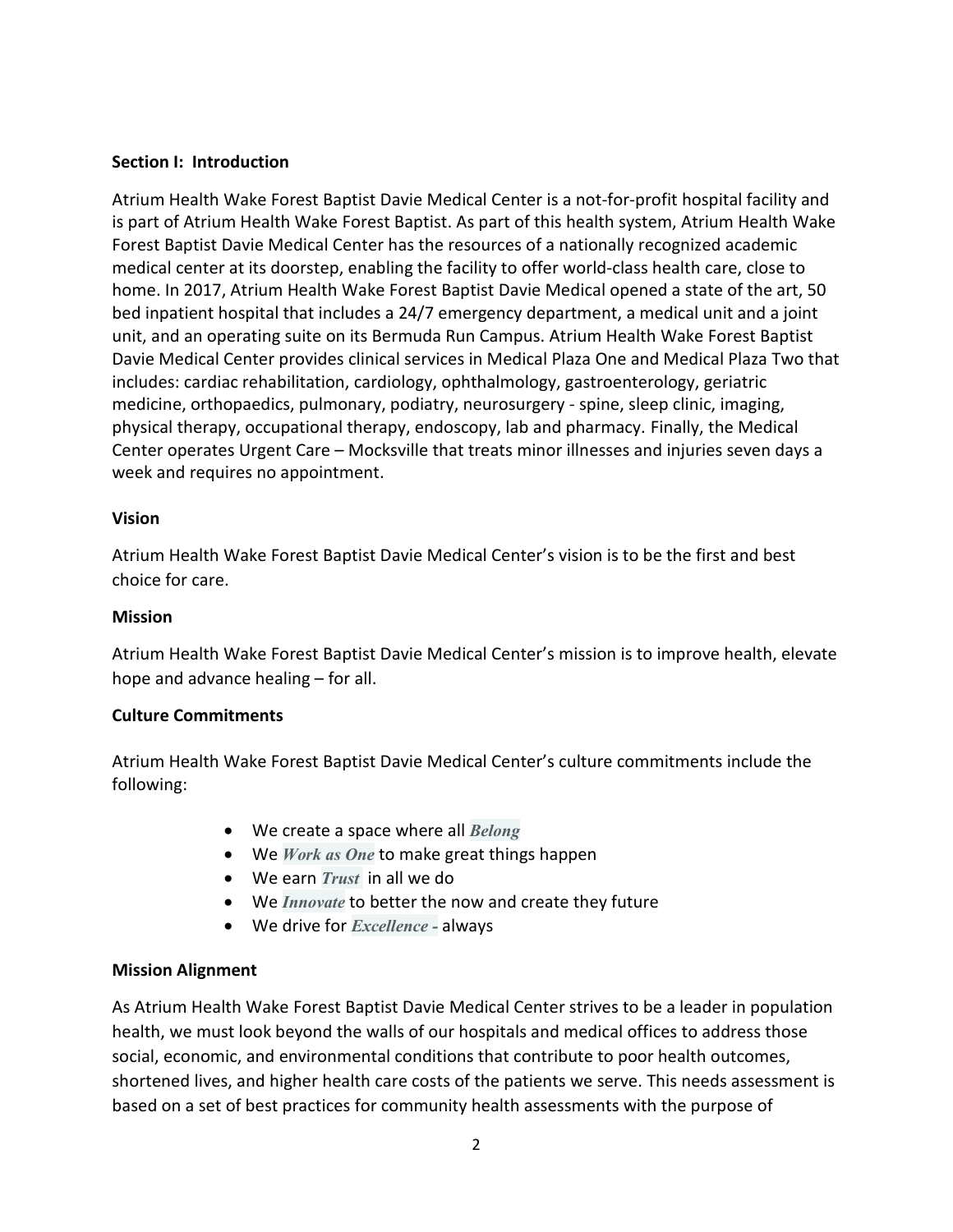identifying regional priority areas to focus on for calendar years 2022–2024. The process was designed to rely on existing public data, directly engage community stakeholders and collaborate with local public health resources, other health providers, and community partners (such as faith networks and other nonprofit organizations) relevant to the social factors underlying patterns of access.



#### **Section II: Definition of Community Served**

For the purposes of this Community Health Needs Assessment, the geographic area served by the hospital facility is Davie County, North Carolina. Davie County is located in the Piedmont Triad region of North Carolina. Widely rural, the county is characterized by rolling farmland. The nearest metropolitan area is Winston-Salem, located just twelve miles to the northeast. Davie County is bounded on the north by Yadkin County, on the northeast by Forsyth County, on the west by Iredell County, on the southeast by Davidson County and on the south by Rowan County. Davie County is primarily comprised of three zip codes: 27028 (Mocksville), 27006 (Advance/Bermuda Run), and 27014 (Cooleemee). There are seven townships in Davie County. Mocksville is by far the largest municipality with 5,900 residents and is also the county seat.<sup>[1](#page-2-0)</sup> Approximately 70% of the county's population is contained within rural areas of the County.<sup>[2](#page-2-1)</sup> Davie County is bisected by Interstate 40, with Interstates 85 and 77 minutes away. This provides convenient access to Greensboro, Charlotte and Raleigh - just 34, 40, and 98 miles away, respectively. Approximately 53% of working Davie County residents travel outside the county to their employer on a daily basis. $3$ 

<span id="page-2-0"></span> <sup>1</sup> <http://www.census.gov/quickfacts/table/mocksvilletownnorthcarolina,daviecountynorthcarolina/PST045217>

<span id="page-2-1"></span><sup>2</sup> [http://www.city-data.com/county/Davie\\_County-NC.html](http://www.city-data.com/county/Davie_County-NC.html)

<span id="page-2-2"></span><sup>3</sup> <https://accessnc.nccommerce.com/DemoGraphicsReports/pdfs/countyProfile/NC/37059.pdf>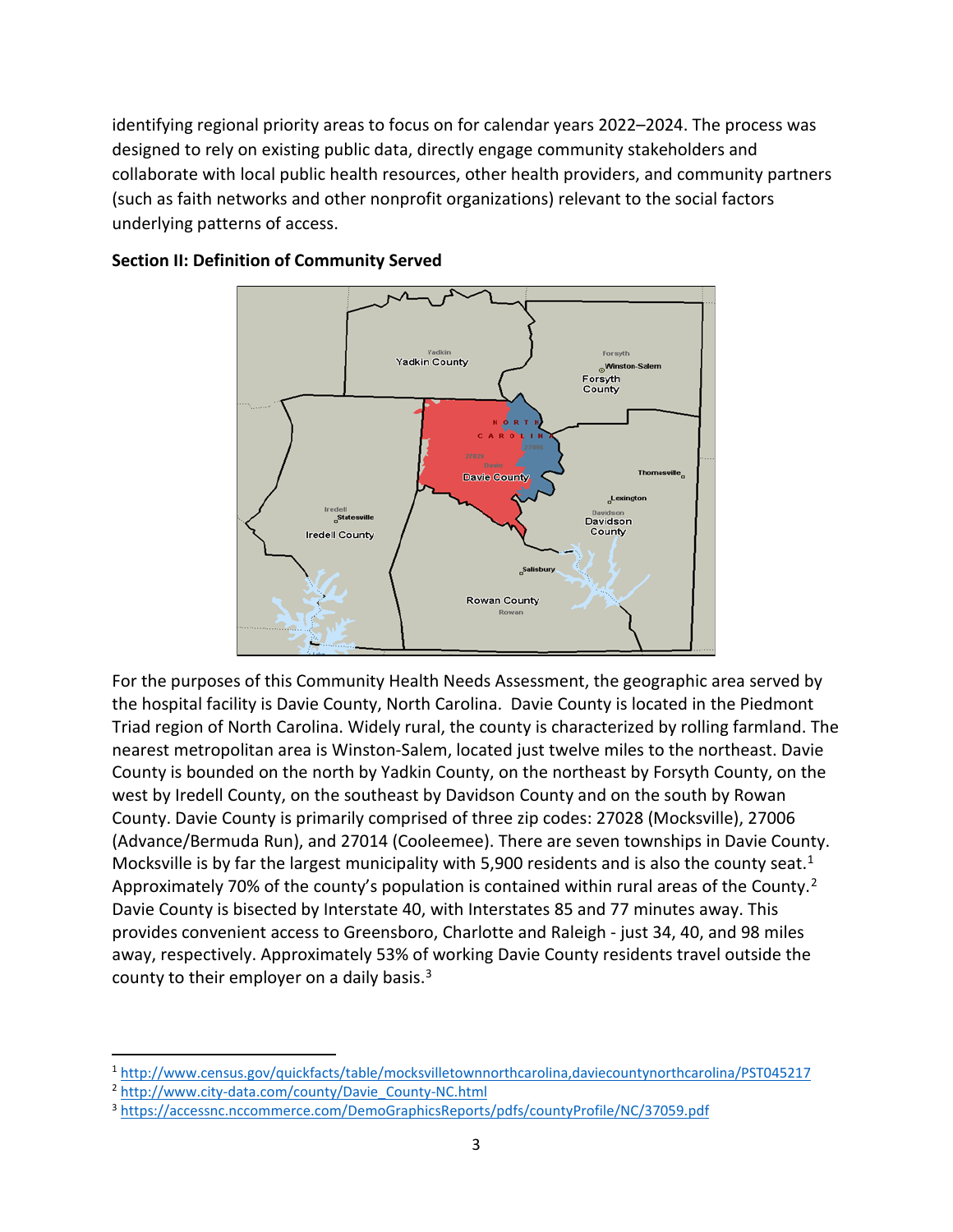Davie County covers approximately 265 square miles and has a population of approximately 42,800, or 162 residents per square mile. Davie County experienced population growth approximating 3.9% annually between 2010 to 2019. [4](#page-3-0)

Given the high level of charity care, percent below poverty, and number of co-morbidities as noted in the health system's Chronic Disease Registry data, the following zip codes were prioritized for place based/community impact: 27006, 27028 and 27014.

# **Community Demographics**

Approximately 51% of Davie County's population is female. The majority of the County's population is white (84%) with Hispanic or Latino representing 7.3%, and Black or African Americans representing 6.5% of the population. 42% of Davie County's population is between the ages of 20 to 54 years and 35% is over the age of 55. Roughly 88% of the population is a high school graduate or higher with 24% of the population earning a bachelor's degree or higher. Most of the County's residents work in private industry. The median household income in Davie County between the years of 2015 - 2019 was \$60,434 with approximately 10.9% at or below the poverty level.<sup>4</sup>

According to North Carolina State Center for Health Statistics, the leading causes of death in Davie County for 2019 were cancer and heart disease. Davie County, like many counties across North Carolina, is seeing the impact of the opioid epidemic. There were 23 emergency department visits that received an opioid overdose diagnosis (all intents) in Davie County in 2019 through Quarter (Q) 3, whereas in 2018 in the same time period there were 35 emergency department visits that received an opioid overdose diagnosis. In 2018 there was an annual rate of 16.4 unintentional opioid deaths per 100,000, which is an increase in rates from 2017. The need is blatant and has led to action. Through various programs that align with the North Carolina Opioid Action Plan 2.0, Davie County is working to comprehensively address opioid use within the County. [5](#page-3-1)

Tobacco and vaping use have been identified as issues within Davie County, especially with youth and the increase of flavors and products targeting youth. Davie County Schools nurses track vaping and tobacco-specific referrals, and all discipline referrals

Mental health has also been identified as an emerging issue within Davie County Schools. Of the health counseling sessions conducted each year, depression and substance use occur most frequently. <sup>5</sup>

# **Section III: Process and Methods Used to Conduct the CHNA**

# **Primary Data Sources**

• **Community Input – Resident Surveys (conducted by the United Way of Davie County)**

<span id="page-3-0"></span> <sup>4</sup> <https://www.census.gov/quickfacts/fact/table/daviecountynorthcarolina,US/PST045217>

<span id="page-3-1"></span><sup>5</sup> https://www.co.davidson.nc.us/DocumentCenter/View/3746/2019-State-of-the-County-Health-Report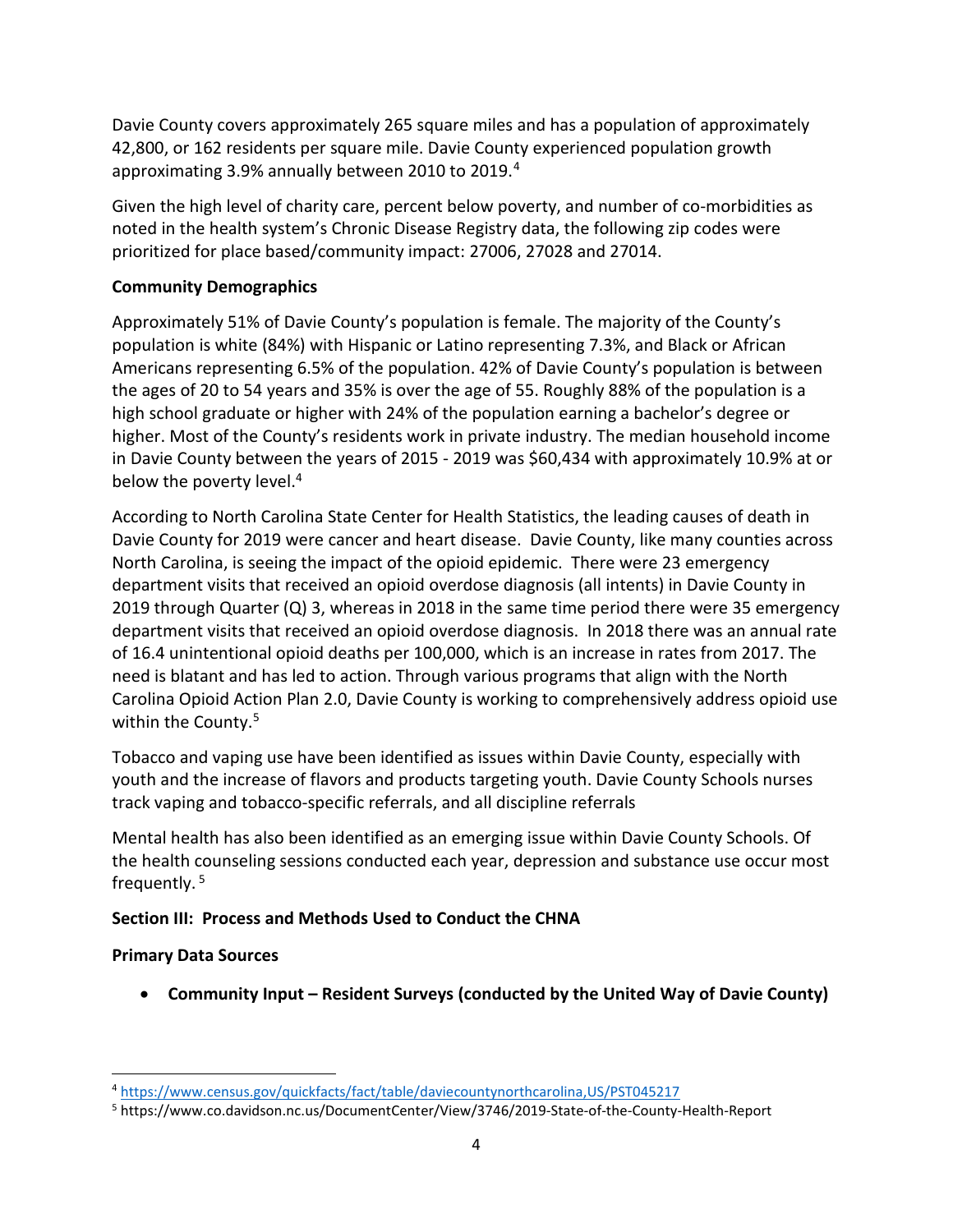As part of developing its community impact plan in 2019, the United Way of Davie County formed a task force comprised of area experts, community representatives, business and community leaders, and non-profit representatives to assess the greatest needs in Davie County. The task force obtained data for their needs assessment through community surveys, secondary statistical data, and qualitative data provided by focus group participants and community discussions. In total, the task force received 219 completed surveys, including 24 participants from focus groups. Of the participants, 22% had a household income of \$49,000 or less and 78% were female. Three team members from Atrium Health Wake Forest Baptist served on the task force.

The cumulative data from the community survey and qualitative data points suggest the top community concerns in Davie County are substance abuse, mental health, healthy lifestyles, lack of soft skills, and poverty. Of note, the cumulative data provided mixed feedback about housing, transportation, leisure and recreation as both areas of concerns and positive aspects of the community.

The community survey revealed the top ten issues of community concern in Davie County, with the first being of most concern. The ranked issues of concern are:

- 1. Alcohol and drug abuse
- 2. Healthy lifestyles (obesity, lack of physical exercise, etc.)
- 3. Poverty
- 4. Mental illness or emotional issues
- 5. Lack of affordable medical care
- 6. Food insecurity (little access to food)
- 7. Family violence abuse of children or adults
- 8. Lack of resources or affordable care for those with disabilities
- 9. Need for foster care for children and youth
- 10. Shortage of affordable housing

# • **Community Input – Resident Surveys (conducted by Davie Aging Services Planning Committee)**

The Davie County Aging Plan Survey was conducted in 2018 by the Davie Aging Planning Committee/Davie County Senior Services. The goal of the survey is to create a 2019- 2024 comprehensive aging plan for Davie County that supports its aging population and improve the quality of life for everyone in Davie County. Six facilitator led meetings were held in October 2018 to discuss: (1) what the County is doing well; and (2) what opportunities exist for improvement. Representatives from Atrium Health Wake Forest Baptist Davie Medical Center were on the Davie Aging Planning Committee.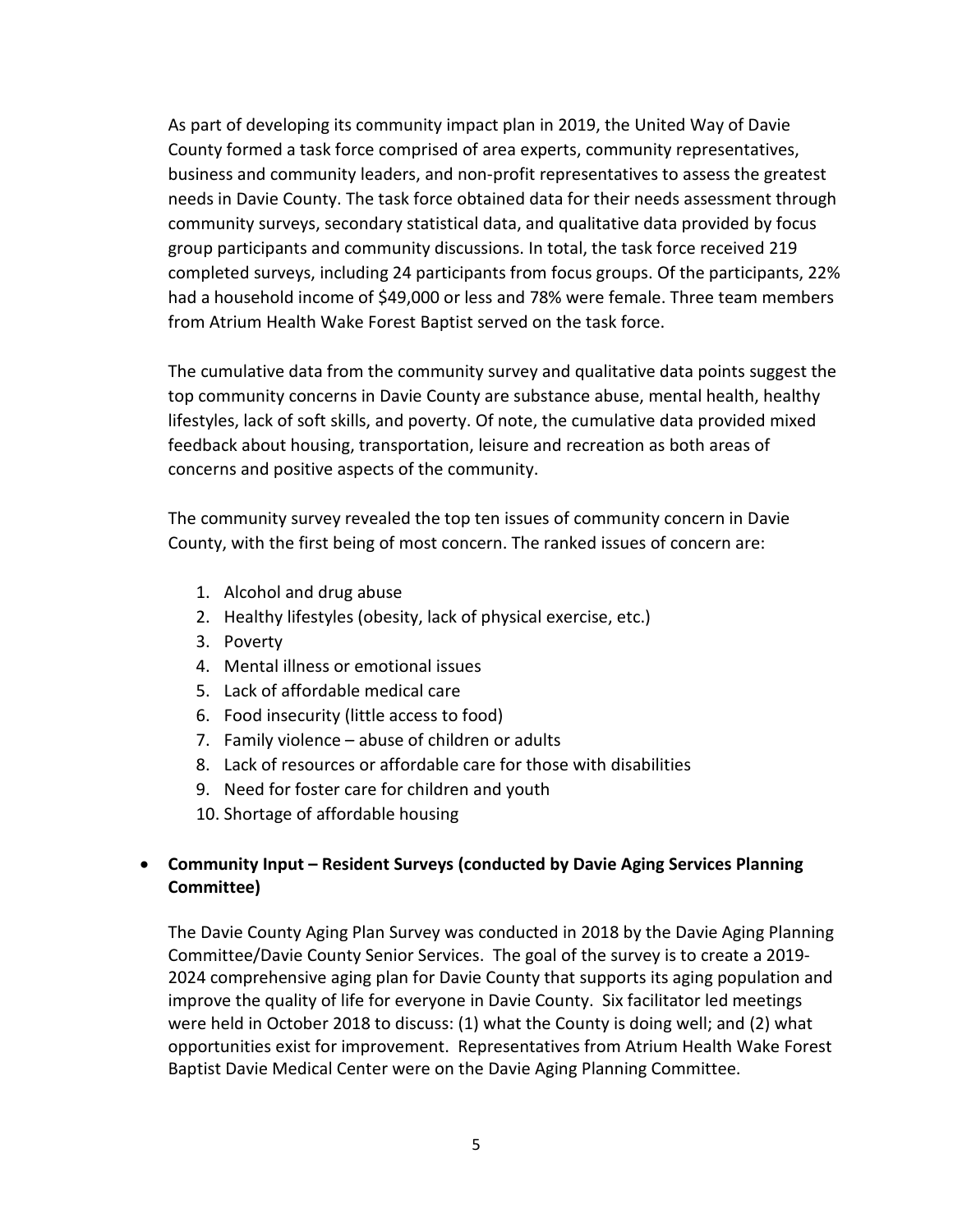The two main questions of the survey were: (1) what concerns you most about aging; and (2) how well is Davie County doing to address important issues regarding aging. Of the participants taking the survey, 85% were 55 or older, 66% were women, 90% were white and 58% had household income of \$50,000 or greater. Based on the survey results, the biggest life issues identified were declining health/major illness, managing chronic illness, running out of money, losing the ability to take care of their home, getting dementia and not being able to afford necessities (food, medicine, housing, and health care). The most identified opportunities to improve upon included: home repairs for those who can't afford them, affordable housing, dental services and safe sidewalks.

# • **Community Leadership Interview: Suzanne Wright and Davie County Health Department**

Suzanne Wright, Davie County Health Department's Executive Director, is an advocate for those underserved and in need of health-related resources within the county. She is also a driver of change. Ms. Wright shared that the greatest health-related issues in Davie County are tobacco use and vaping, substance abuse disorder, mental and behavioral health, and death by motor vehicles. Tobacco use generally and vaping specifically continue to be on the rise in Davie County among youth. Substance abuse and behavioral health are additional areas of need within the county across all age demographics. Ms. Wright highlighted poverty as an additional need in Davie County, especially in 2021-2022 as financial support programs come to an end. Lack of resources and governmental program support is impacting childhood nutrition. Ms. Wright finally highlighted motor vehicle accidents as an area of concern since the driver's education program previous offered through the high school is now online. According to Ms. Wright, this has changed how students access this education because it requires internet access and has a financial cost associated with it.

#### • **Community Leadership Interview: The Bridge @ 197 Main and Darren Crotts**

Reverend Darren Crotts is the pastor of Smith Grove United Methodist Church and the founder of The Bridge @ 197 Main, a multimodal nonprofit support hub for the residents of Cooleemee, NC. Crotts is also a connector through FaithHealth of Davie County. Growing up in Cooleemee, Reverend Crotts knew the disparities that hindered the community's growth and impacted the wellbeing of Cooleemee residents. When Reverend Crotts started a ministry in Cooleemee, his first project was to listen to those in the community through the asset based community development process of appreciative inquiry. Listening sessions led to a ministry that now provides a weekly meal to those with housing and food insecurities, offers free Wi-Fi access to those in need, houses a behavioral health counselor, serves as a vaccination host for the Davie County Health Department, offers a shelter for clients of Family Promise of Davie County, and will soon offer a transportation ministry. As a community advocate in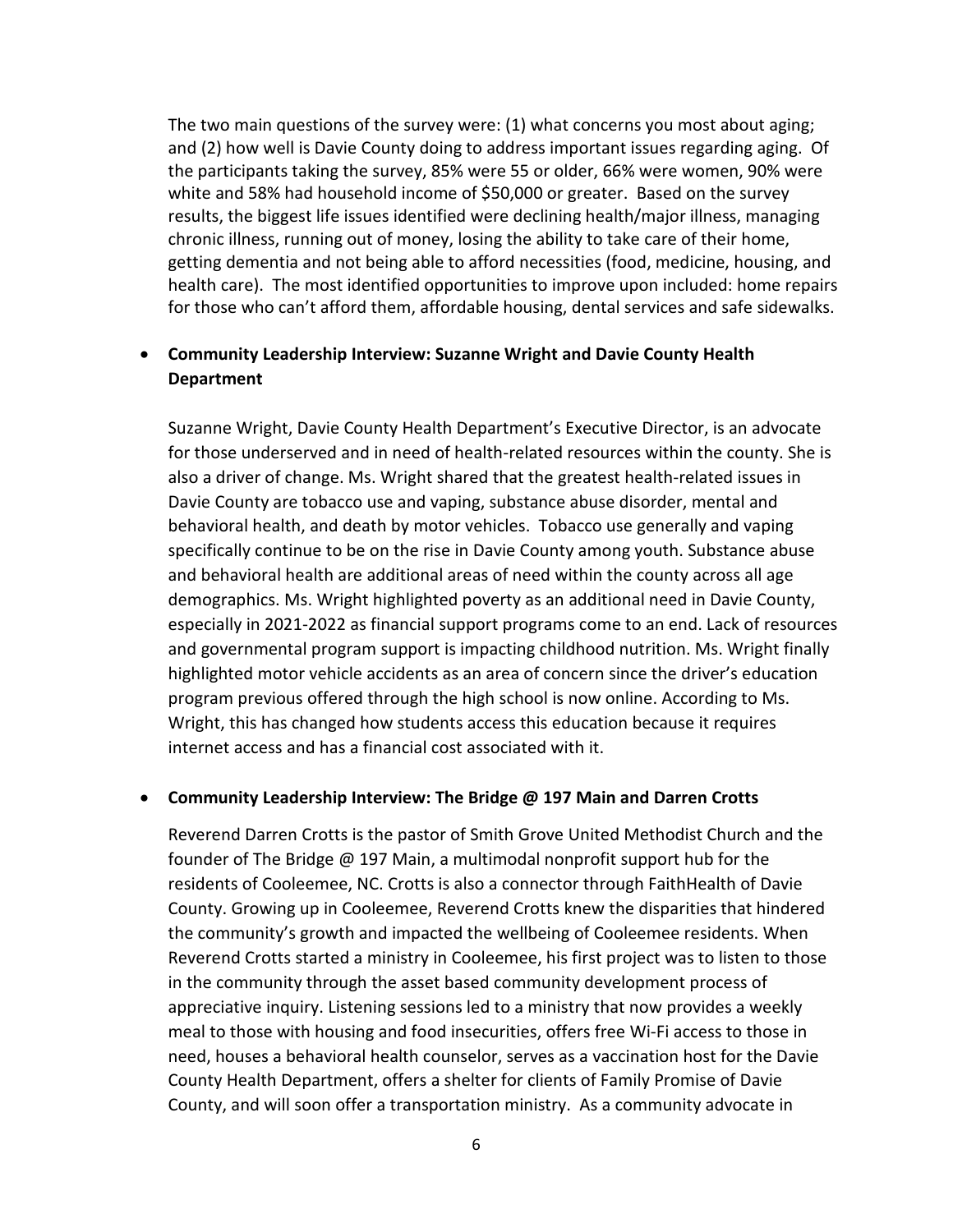multiple roles, Reverend Crotts said the areas of greatest needs he hears from community members are access to mental health, reliable transportation, and food insecurity.

According to Reverend Crotts, 63% of families in Cooleemee have only one source of transportation, thus forcing families to make difficult decisions about their health and wellbeing due to access to care. Furthermore, Davie County lacks public transportation and the circulator route is only helpful for those utilizing services in Mocksville. Rev. Crotts explained that the next phase of development in partnership with FaithHealth and the Pearls of Empowerment is a transportation ministry called the Last Mile. This transportation ministry will connect community members to the Mocksville Circulator, which will then provide access to human services locations, A Storehouse for Jesus, and Atrium Health Wake Forest Baptist Urgent Care in Mocksville. This transportation ministry will also connect Cooleemee residents with healthcare providers outside of those connected with the Mocksville Circulator route.

#### • **Community Leadership Interview: United Way of Davie County and Chuck Taylor**

Through the leadership of Executive Director Chuck Taylor, the United Way of Davie County is committed to effecting change in regard to racial disparity. The United Way of Davie County hosted a listening session titled "What Keeps You Up at Night?" Two staff members from Atrium Health Wake Forest Baptist participated in this session. The focus of the session was to hear the concerns, difficulties, and frustrations of African American people and the underserved in Davie County. This event highlighted the racial divide between African Americans and Caucasians through microaggressions, biases within the workplace, economic biases, and biases within the community regarding access to community resources and representation in local government and nonprofit boards. Additionally, the findings from the session identified that ceilings of opportunity are experienced differently within the county. Participants named assumptions made regarding effective communication as unhelpful and potentially harmful. Although there were named strengths and progress within Davie County, the session highlighted racial inequity and emphasized particular areas of opportunity within Davie County communities.

#### • **Community Leadership Interview: Family Promise of Davie County and Lisa Foster**

Lisa Foster, the executive director of Family Promise of Davie County, knows all too well the uphill climb many families face as they seek self-sustainability. Family Promise of Davie County exists to support families experiencing homelessness and low-income families as they achieve sustainable independence. Despite Family Promise having assisted nearly 200 families with shelter, meals, case management and homelessness prevention, those who are housing insecure in Davie County have few options.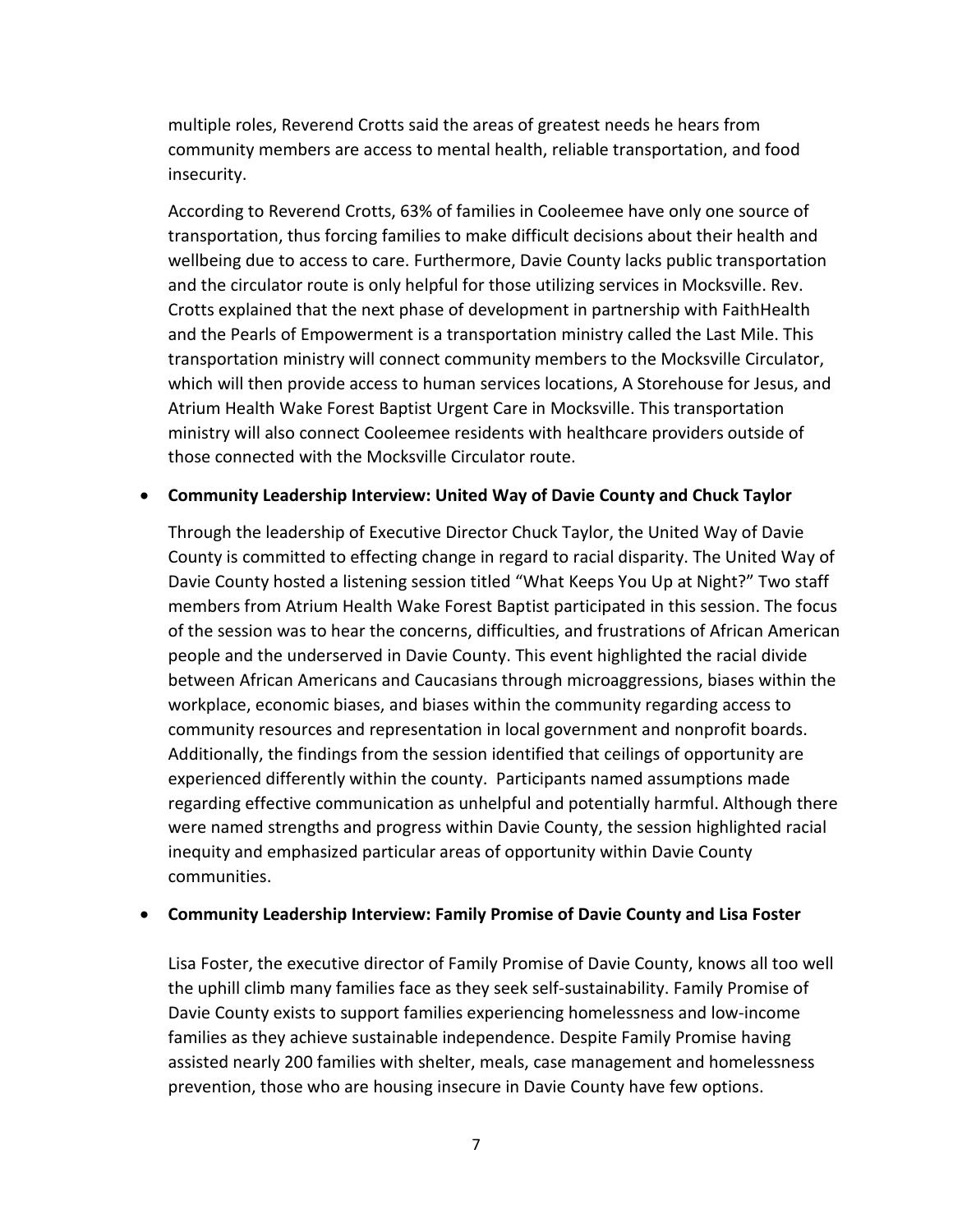According to Ms. Foster, Davie County does not have a homeless shelter, and there is a significant waitlist for section eight vouchers. Since Family Promise of Davie County focuses their support on families with children, options for those who find themselves housing insecure without children have even fewer resources within the community. Family Promise of Davie County continues to seek opportunities to expand transitional housing and partners with non-profit programs and agencies to advocate for additional resources.

# **Comments from 2020 - 2022 CHNA**

All CHNA and Implementation reports along with county indicator tracking is available on the Atrium Health Wake Forest Baptist website - [https://www.wakehealth.edu/About-Us/Serving-](https://www.wakehealth.edu/About-Us/Serving-Our-Communities/Needs-Assessments-and-Implementation-Reports)[Our-Communities/Needs-Assessments-and-Implementation-Reports.](https://www.wakehealth.edu/About-Us/Serving-Our-Communities/Needs-Assessments-and-Implementation-Reports) No comments from the public have been received to date. All future comments will be incorporated into future CHNA and implementation strategies and reports.

# **Secondary Data Resources**

Data collection methods focused on our review of reports and documents from the following sources:

● *2019 Davie County, State of the County's Health Report[6](#page-7-0)*

Davie County's State of the County's Health Report (SOTCH) provides details of health trends within the county and emerging initiatives since their previous Community Health Assessment in 2017. The public health priorities identified in the 2017 community health assessment were chronic disease management, drug use and drug use prevention education, and access to affordable care. According to the health report, since 2017 the emerging issues in Davie County are tobacco and vaping use especially among youth, and mental health within Davie County Schools.

The 2020 State of the County's Health Report has not been published and it is not public at this time. However, the 2020 SOTCH names the following health needs: limited housing, missed vaccinations due to COVID-19 precautions, lack of reliable Wi-Fi for televisits and an increase in domestic violence cases.

*North Carolina Department of Health and Human Services - North Carolina State Center for Health Statistics, 2019 North Carolina Vital Statistics, Volume 2: Leading Causes of Death, Published January 2021*

These statistics describe North Carolina's total and cause-specific deaths at the state and county level, depicting more than a dozen of North Carolina's leading causes of death using tables and maps. In addition, major site-specific cancer deaths and total

<span id="page-7-0"></span> <sup>6</sup> <https://www.daviecountync.gov/DocumentCenter/View/9801/Davie-County-SOTCH-2019-PDF>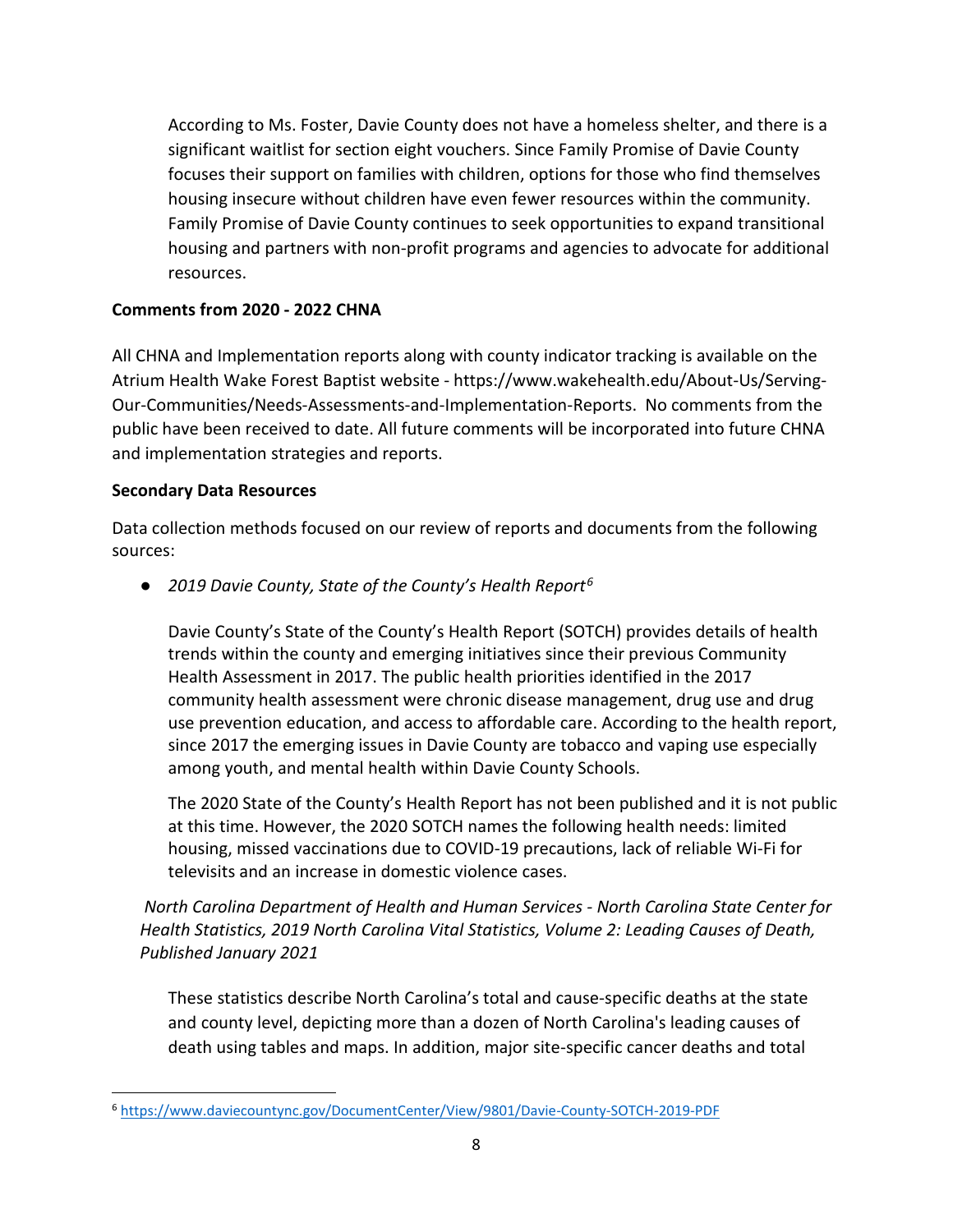infant deaths are tabulated and mapped. This edition includes the number of deaths and unadjusted death rates for 2019 and the number of deaths and unadjusted and ageadjusted death rates for 2015-2019. Beginning in 1999, causes of death were coded using the tenth revision of the International Classification of Diseases (ICD-10).

In 2019, the following data was found relative to particular causes of death in Davie County:<sup>[7](#page-8-0)</sup>

- 1. Cancer: 120 deaths, 24.2% of death rate
- 2. Diseases of heart: 100 deaths, 20.2%
- 3. Chronic lower respiratory diseases: 49 deaths, 9.9%
- 4. Cerebrovascular diseases: 25 deaths, 5.1%
- 5. All other unintentional injuries: 24 deaths, 4.8%
- 6. Diabetes mellitus: 23 deaths, 4.6%
- 7. Alzheimer's disease: 19 deaths, 3.8
- 8. Intentional self-harm (suicide): 9 deaths, 1.8%
- 9. Motor vehicle injuries: 8 deaths, 1.6%
- 10. Influenza and pneumonia: 7 deaths, 1.4Parkinson's disease: 7 deaths, 1.4
- *Healthy North Carolina 2030*

In parallel with the national Healthy People initiative run by the United States Department of Health and Human Services, the North Carolina Department of Health and Human Services (NC DHHS) has released Healthy North Carolina (HNC) goals at the beginning of each decade since 1990. HNC is a set of health indicators with 10-year targets designed to guide state efforts to improve health and well-being. Identifying key indicators and targets allows NC DHHS, the Division of Public Health (DPH), local health departments, and other partners across the state to work together toward shared goals.

Overall, 21 health indicators were chosen across the topics of Social & Economic Factors, Physical Environment, Health Behaviors, Clinical Care, and Health Outcomes. The 21 health indicators were:

- 1. Individuals Below 200% FPL
- 2. Unemployment
- 3. Short-Term Suspensions
- 4. Incarceration Rate
- 5. Adverse Childhood Experiences
- 6. Third Grade Reading Proficiency

<span id="page-8-0"></span> <sup>7</sup> https://schs.dph.ncdhhs.gov/interactive/query/lcd/getleadcauses.cfm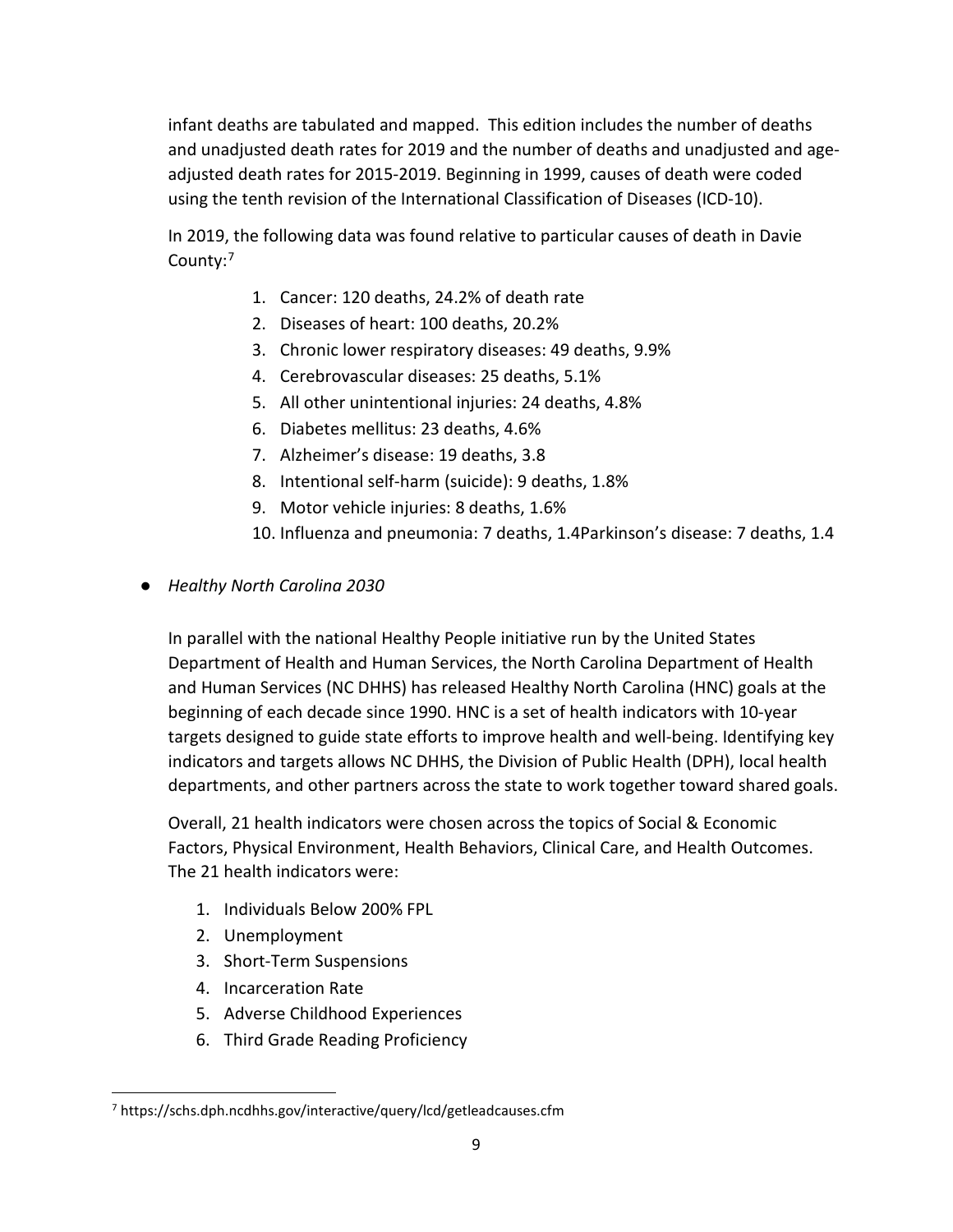- 7. Access to Exercise Opportunities
- 8. Limited Access to Healthy Food
- 9. Severe Housing Problems
- 10. Drug Overdose Deaths
- 11. Tobacco Use
- 12. Excessive Drinking
- 13. Sugar-Sweetened Beverage Consumption
- 14. HIV Diagnosis
- 15. Teen Birth Rate
- 16. Uninsured
- 17. Primary Care Clinicians
- 18. Early Prenatal Care
- 19. Suicide Rate
- 20. Infant Mortality
- 21. Life Expectancy

#### **Section IV: Identification and Prioritization of Community Health Need**

In summarizing the data that were received through primary and secondary data sources there were several community health needs that emerged, as follows:

- Mental health and substance use disorder
	- o alcohol and drug abuse
	- o mental illness or emotional issues
	- o drug use and drug use prevention education
	- o dementia
	- o mental health within Davie County Schools
- Access to affordable medical care and community resources
	- o lack of resources or affordable care for those with disabilities
	- o dental services
	- o lack of transportation
	- o need for foster care for children and youth
	- o lack of access due to the barriers of racism and biases
- Poverty, social, and socioeconomic factors
	- o food insecurity
	- $\circ$  shortage of affordable housing housing insecurity
	- o running out of money
	- o not being able to afford necessities (food, medicine, housing, and health care)
	- o losing the ability to take care of their home
	- o home repairs for those who can't afford them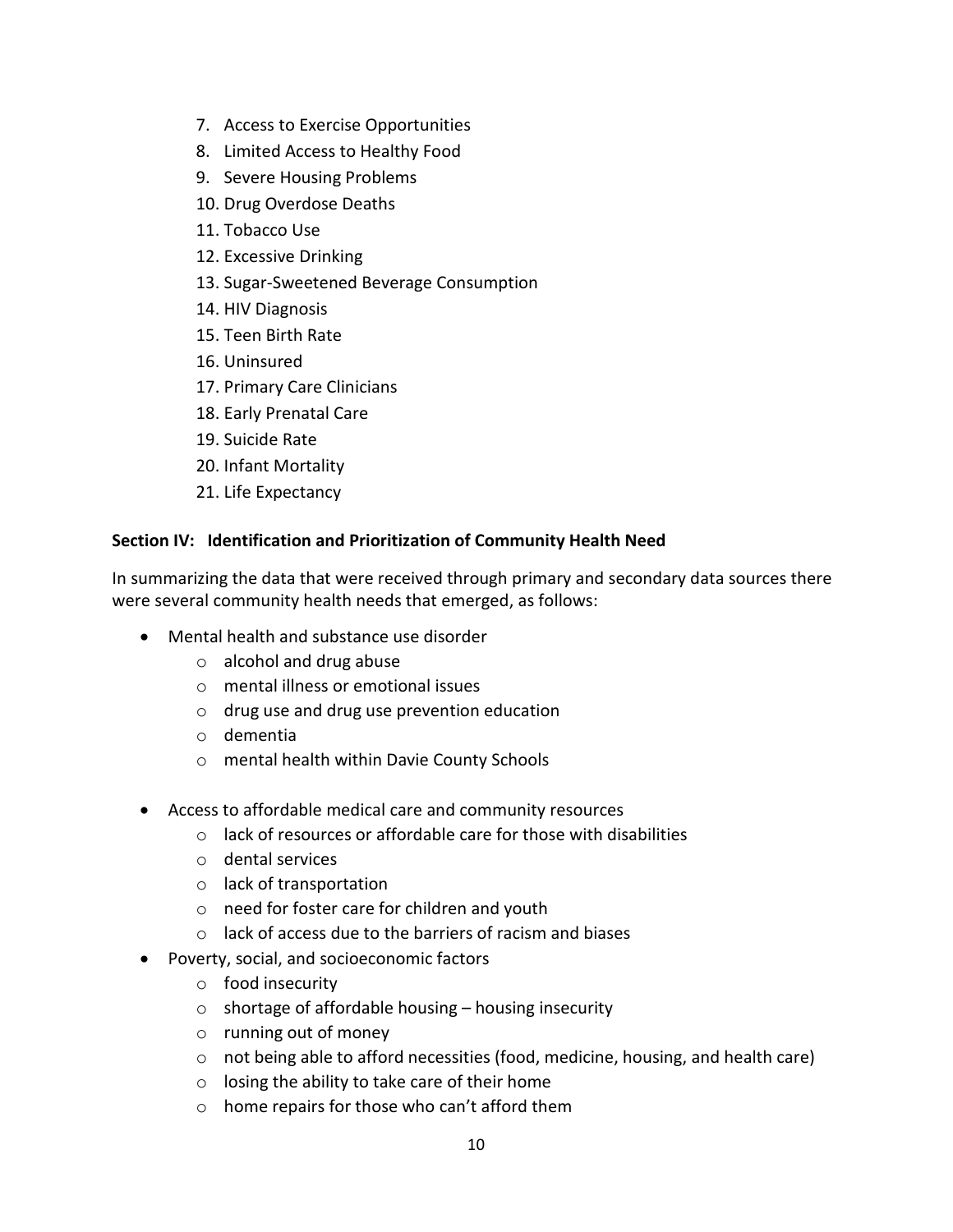- $\circ$  family violence abuse of children or adults
- Chronic disease prevention and management
	- o managing chronic illness
	- o declining health/major illness
	- o healthy lifestyles (obesity, lack of physical exercise, etc.)
	- o tobacco and vaping use especially among youth
	- o environmental factors safe sidewalks for physical activity

#### **Process**

The Community Health Benefit Council and partners utilized evidence-based data collection methodologies to listen to and engage community members to better understand their primary health needs including the *Community-Based Participatory Approach* (CBPA). CBPA is a methodology that emphasizes collaborative partnerships between community members, organizations, and academic researchers to help identify local knowledge, work through strategies to solve problems, and develop programs that have potential for sustainability within communities. Community conversations are effective ways to engage with communities when building relationships for program development. They are informal and serve to authentically engage members of communities, while generating local knowledge, promoting co-learning, and assisting with collaborative development of strategies. CBPA is characterized by:

- Problem identification by providing input on key problems to be addressed, understanding of key issues;
- Design and planning by helping to shape program aims and objectives, providing input on the program goals, and insight on the provision of culturally appropriate care; and
- Implementation by participating in the design of the intervention and collaborating both formally and informally.

Importantly, the process to identify priority health needs and to locate primary and secondary data sources involved close collaboration with partners, particularly the Davie County Health Department. Tactics and strategies for collaboration were discussed that focused on efficient methods to obtain primary and secondary data to inform the Community Health Needs Assessment. Conversations with Davie County Health Department led to three solutions:

- 1. Atrium Health Wake Forest Baptist Davie Medical Center would utilize the most recent data published by the health department. In this case, Atrium Health Wake Forest Baptist Davie Medical Center would review and include data published in the 2020 State of the County Health (SOTCH) Report, an interview with the health department's director, and former participation on Cardinal Innovation's Community Advisory Council.
- 2. Incorporate resident surveys conducted in partnership with United Way of Davie County and Davie Aging Services Planning Committee
- 3. Community leaders who represent the broad interests of the community and who have been involved in county-wide needs assessments and conversations would identify community health needs would be consulted to inform the process.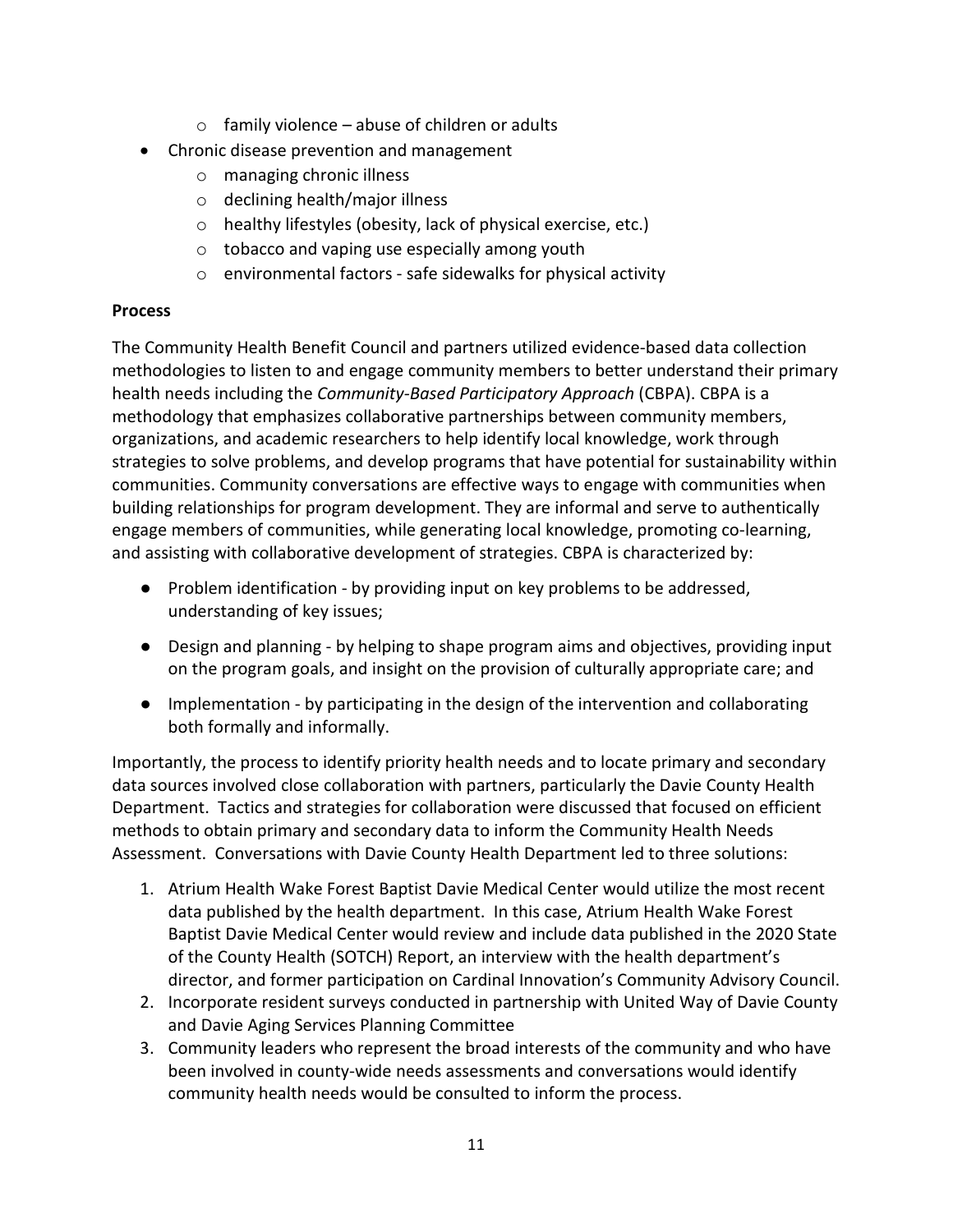# **Criteria**

In determining our criteria, the highest weights were placed on the health disparities associated with the need, the burden of the health need, the feasibility of possible interventions, and the importance the community places on addressing the need.

Criteria listed in the following chart, along with corresponding weighted values, were used to determine the health priorities selected by Atrium Health Wake Forest Baptist Davie Medical Center.

| <b>Criteria</b>                                                             | Weighted<br>Value |
|-----------------------------------------------------------------------------|-------------------|
|                                                                             |                   |
| Identified as a county priority                                             | $\mathfrak{p}$    |
| Disparity exists within census tract/zip code/county/market                 | 3                 |
| AHWFB steering/leadership perceive as a priority                            | $\mathfrak{p}$    |
| Great potential to improve health status                                    | 3                 |
| Positive visibility for AHWFB DMC                                           | 1                 |
| High # of patients/residents can/would be impacted                          | $\mathfrak{p}$    |
| Feasibility/resources availability / existing relationships                 | $\mathcal{P}$     |
| Supports Strategic Plan objectives                                          | $\mathfrak{p}$    |
| Synergy with current supported initiatives- FaithHealthNC, United Way       | $\mathfrak{p}$    |
| Coordinates/complements with County Health Department assessment priorities | 1                 |
| <b>Total points</b>                                                         | 20                |

A strategic framework was also developed with the goal of community engagement for Atrium Health Wake Forest Baptist Davie Medical Center, which includes guiding principles for addressing the priorities that influence the health of communities.

# **Guiding Principles**

- Focus on the place where need is concentrated. Health in targeted neighborhoods served focusing on chronic diseases including cancer and heart disease.
- Tighten Social Service/Other Agency partnerships. Support, sustain, and enhance community resource agencies that care for the social and behavioral health needs of our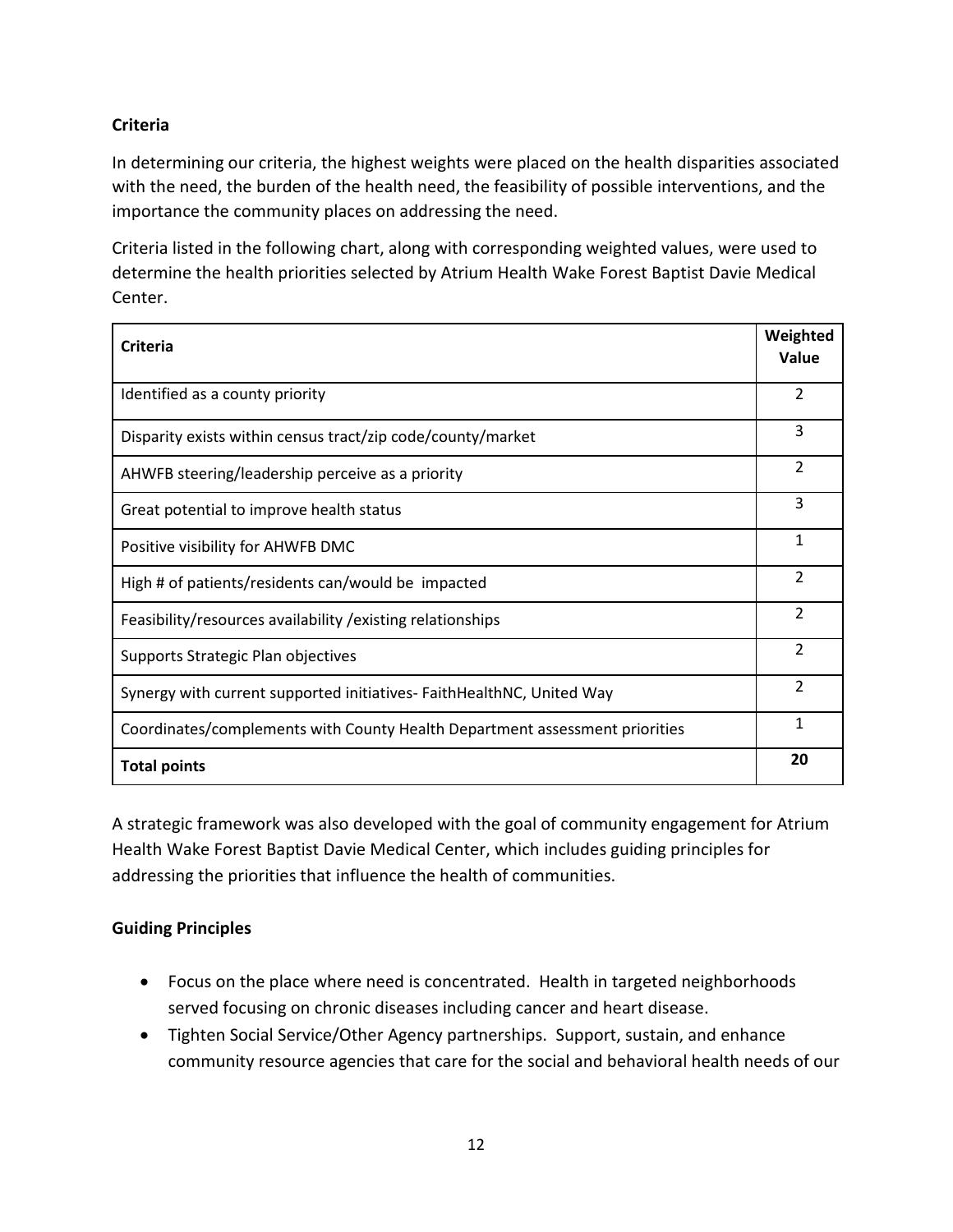patients and residents. These partners include A Storehouse for Jesus, Davie County Health Department, Senior Services, United Way of Davie County, and others.

• Strengthen patients and partners through a focus on health education and literacy. Programs and initiatives provided the opportunity to build the capacity of patients and community members to blend the very best of health science with their own intelligence and wisdom to make the choices that advance health of themselves and those they love.

#### **Prioritized Health Needs**

To address the community health needs identified in the Community Health Needs Assessment (CHNA), recommendations were prioritized on primary data gathered through the resident surveys and key information interviews, secondary data findings, criteria, and guiding principles. In addition, feedback from the health system's Community Health Benefit council committee members and senior and executive leadership were taken into consideration. The identified priority health needs and recommended initiatives were then grouped into the following three domains:

- 1. **Access to Care**: with a focus on special populations who do not have access to consistent and reliable **transportation, drug use and drug prevention education, mental health services, and access to affordable care**
- 2. **Social Impact and Injustice**: with a focus on addressing **poverty** especially the issue of community members not being able to **afford necessities including health care** and safe and healthy housing
- 3. **Chronic and Emerging Diseases**: with a focus on supporting chronic disease management related to **Cancer** and **Heart Disease**

#### **Community Health Needs Not Prioritized**

While we acknowledge the importance of all community health needs in the Davie County community, the hospital's resources and assets were best aligned to focus on the prioritized health needs addressed above. Community needs that were identified but not prioritized for the 2022 – 2024 CHNA are as follows:

- Dementia care
- Dental services
- Family violence support
- Foster care
- Tobacco use and vaping
- Safe sidewalks for increased physical activity
- Motor vehicle accidents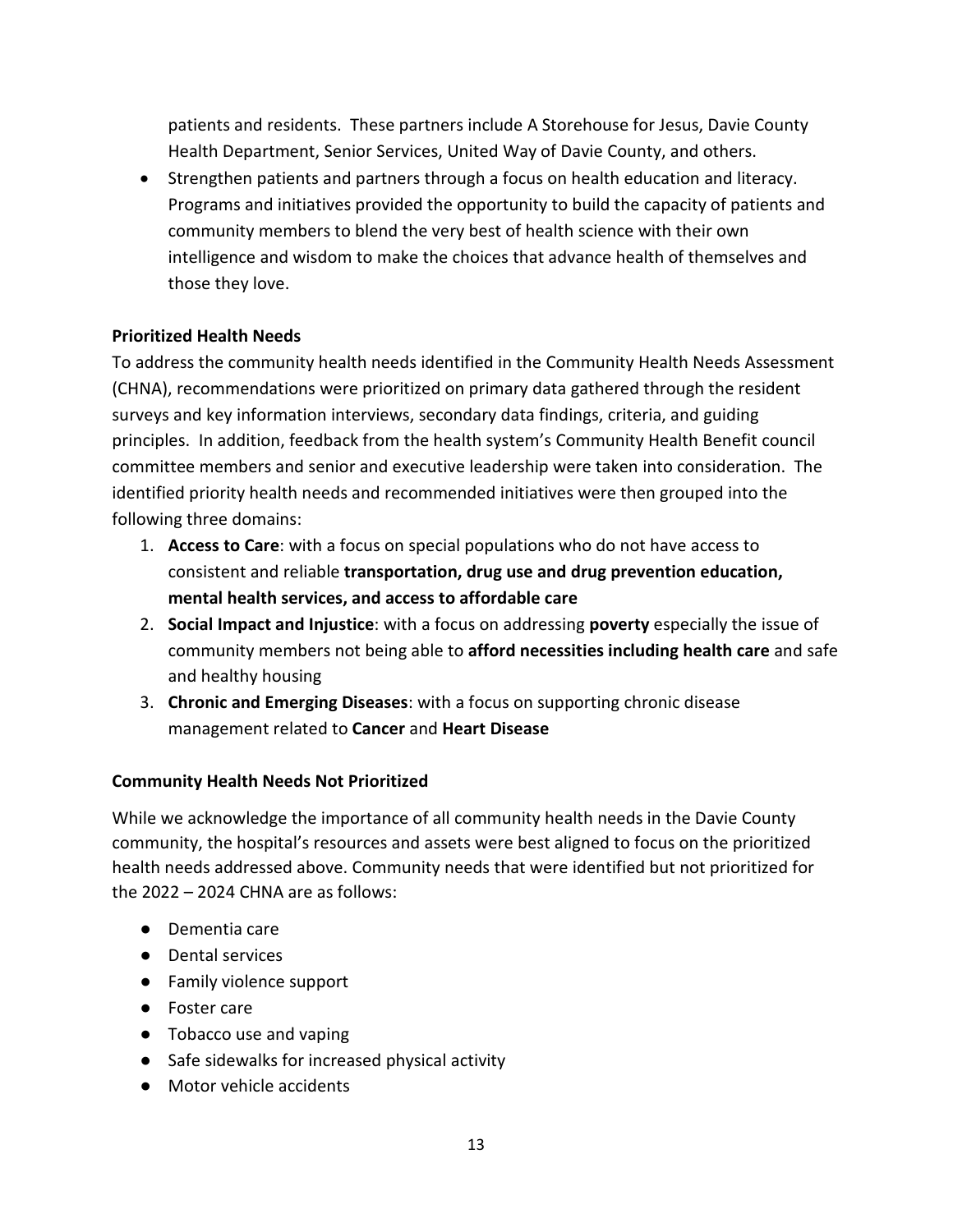Hospital leaders will continued to partner with community and non-profit organizations, including public health, other governmental agencies, and the broader community to help address these health needs. A comprehensive list of available resources to meet these needs are listed in Section V.

| Section V: Additional Community Resources to Address Health Needs |  |
|-------------------------------------------------------------------|--|
|-------------------------------------------------------------------|--|

| <b>Public Services</b>                       |                             |                      |              |
|----------------------------------------------|-----------------------------|----------------------|--------------|
| Transportation                               |                             |                      |              |
| <b>PART Transportation</b>                   |                             |                      | 336-883-7278 |
| <b>YVEDDI Transportation</b>                 | 622 North Main ChurchRoad   | Mocksville, NC 27028 | 336-751-2187 |
| Mocksville Circulator                        |                             |                      | 336-679-2071 |
| <b>County Services</b>                       |                             |                      |              |
| Davie County Senior<br>Services              | 278 Meroney Street          | Mocksville, NC 27028 | 336-753-6230 |
| DavieCountyDepartment of Social<br>Services  | 228 Hospital Street         | Mocksville, NC 27028 | 336-751-8800 |
| DavieCountyPublic Library                    | 7796 NC 801                 | Cooleemee, NC27014   | 336-284-2805 |
| DavieCountyPublicLibrary                     | 371 North Main Street       | Mocksville, NC 27028 | 336-753-6030 |
| Domestic Violence and Rape<br>Crisis Center  | 123 South Main Street       | Mocksville, NC 27028 | 336-751-4357 |
| Davie Detention Center                       | 135 Green Street            | Mocksville, NC 27028 | 336-753-6645 |
| CooperativeExtension-Davie<br>County         | 180 South Main Street       | Mocksville, NC 27028 | 336-753-6100 |
| <b>Buckle Up Davie (Car Seat</b><br>Program) | 210 Hospital Street         | Mocksville, NC 27028 | 336-753-6750 |
| Davie County Parks and<br>Recreation         | 644 North MainStreet        | Mocksville, NC 27028 | 336-753-2325 |
| Department of<br>Veteran's Services          | 277 Meroney St.             | Mocksville, NC 27028 | 336-753-6225 |
| Cooleemee PoliceDept.                        | 114 Duke Street             | Cooleemee, NC27014   | 336-284-4098 |
| Davie County Elections                       | 161 Poplar Street Suite 102 |                      | 336-753-6072 |
| Davie Chamberof<br>Commerce                  | 135 South Salisbury Street  | Mocksville, NC 27028 | 336-751-3304 |
| Davie County Government                      | 123 South Main Street       | Mocksville, NC 27028 | 336-753-6001 |
| Davie County<br>PublicUtilities              | 298 East Depot Street       | Mocksville, NC 27028 | 336-753-6090 |
| Davie County Register<br>of Deeds            | 123 South Main Street       | Mocksville, NC 27028 | 336-753-6080 |
| <b>General Services</b>                      |                             |                      |              |
| Just Hope                                    | 643 Wilkesboro Street       | Mocksville, NC 27028 | 336-909-4241 |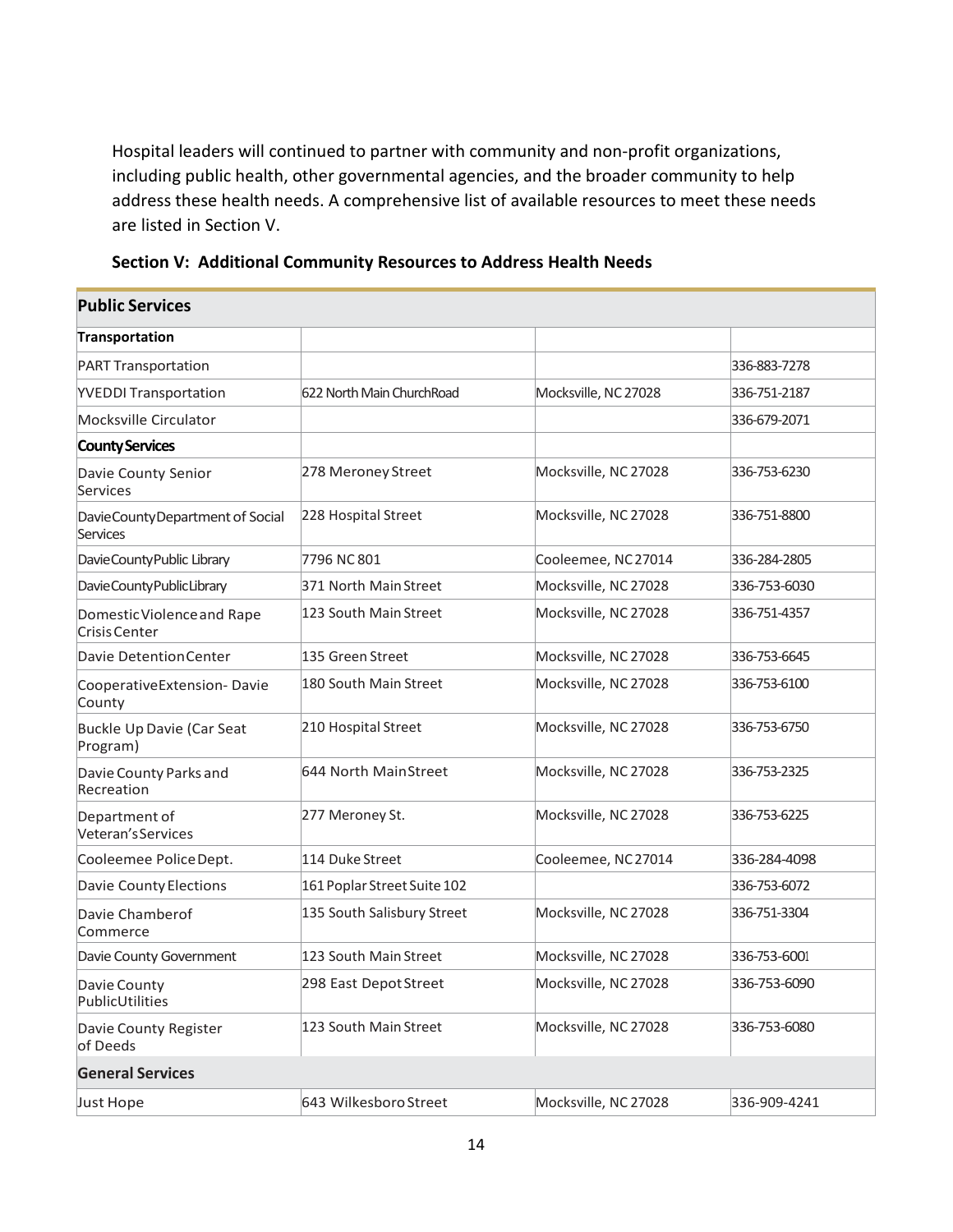| Storehouse for Jesus                                   | 675 East Lexington Road            | Mocksville, NC 27028 | 336-753-1431 |
|--------------------------------------------------------|------------------------------------|----------------------|--------------|
| SmartStartofDavieCounty                                | 1278 Yadkinville Road              | Mocksville, NC 27028 | 336-751-2113 |
| Head Start                                             | 819 Dulin Road                     | Mocksville, NC 27028 | 336-998-1831 |
| <b>Head Start</b>                                      | 7131 NC Hwy 801                    | Mocksville, NC 27028 | 336-284-6066 |
| Davie Pregnancy Center                                 | 491 Madison Road                   | Mocksville, NC 27028 | 336-753-4673 |
| Davie Community<br>Foundation                          | 107 North Salisbury Street         | Mocksville, NC 27028 | 336-753-6903 |
| UnemploymentOffice and<br>Career Center                | 375 Hospital St. Suite 101         | Mocksville, NC 27028 | 336-751-3315 |
| Mebane Foundation                                      | 232 South MainStreet               | Mocksville, NC 27028 | 336-936-0041 |
| <b>Faith Communities</b>                               |                                    |                      |              |
| Chinqupion Grove<br><b>Baptist Church</b>              | 4462 NC Hwy 801 North              | Mocksville, NC 27028 | 336-998-3362 |
| Cornerstone Christian<br>Church                        | 1585 Hwy 801                       | Mocksville, NC 27028 | 336-998-0600 |
| <b>Evangelical Church</b>                              | 819 Greenhill Road                 | Mocksville, NC 27028 | 336-492-2869 |
| Jericho Church of Christ                               | 124 Davie Academy Road             | Mocksville, NC 27028 | 336-492-5291 |
| Journey of Faith Church of<br>Christ                   | 124 Wilkesboro Street              | Mocksville, NC 27028 | 336-753-1390 |
| Liberty AME Zion Church                                |                                    | Mocksville, NC 27028 | 336-284-2508 |
| Life CommunityChurch                                   | 170 Duard ReavisRoad               | Mocksville, NC 27028 | 336-492-6512 |
| Mainville AME Zion Church                              | 165 Main Church Road               | Mocksville, NC 27028 | 336-751-9146 |
| Mocks United Methodist<br>Church                       | 523 Beauchamp Road                 | Advance, NC 27006    | 336-998-1335 |
| New Jerusalem Apostolic                                | 291 Campbell Road                  | Mocksville, NC 27028 | 336-751-0049 |
| Mt Sinai AME Zion Church                               | 482 Peoples CreekRoad              | Advance, NC 27006    | 336-998-6231 |
| Smith Grove AME Zion                                   | 3707 US Hwy 158                    | Mocksville, NC 27028 | 336-998-9544 |
| RefugeCommunityChurch                                  | 137 Marginal Street                | Cooleemee, NC27014   | 336-284-2278 |
| The Episcopal Church of the<br><b>Ascension atFork</b> | 183 Fork Bixby Road                | Advance, NC 27006    | 336-998-0857 |
| <b>Advance First Baptist</b><br>Church                 | 1938 NC Hwy 801 South              | Advance, NC 27006    | 336-998-6302 |
| Bear Creek Baptist Church                              | 492 Bear Creek Church Road         | Mocksville, NC 27028 | 336-492-7456 |
| <b>Blaise Baptist Church</b>                           | 134 Blaise Church Road             | Mocksville, NC 27028 | 336-751-3639 |
| <b>Boxwood Baptist Church</b>                          | 299 Boxwood Baptist<br>Church Road | Mocksville, NC 27028 | 336-284-4360 |
| Bread of Life Baptist Church                           | 4557 NC Hwy 801 North              | Mocksville, NC 27028 | 336-998-6390 |
| Calahaln Friendship<br><b>Baptist Church</b>           | 470 Calahaln Road                  | Mocksville, NC 27028 | 336-492-2266 |
| Calvary Baptist Church                                 | 2165 Davie Academy Road            | Mocksville, NC 27028 | 336-492-5334 |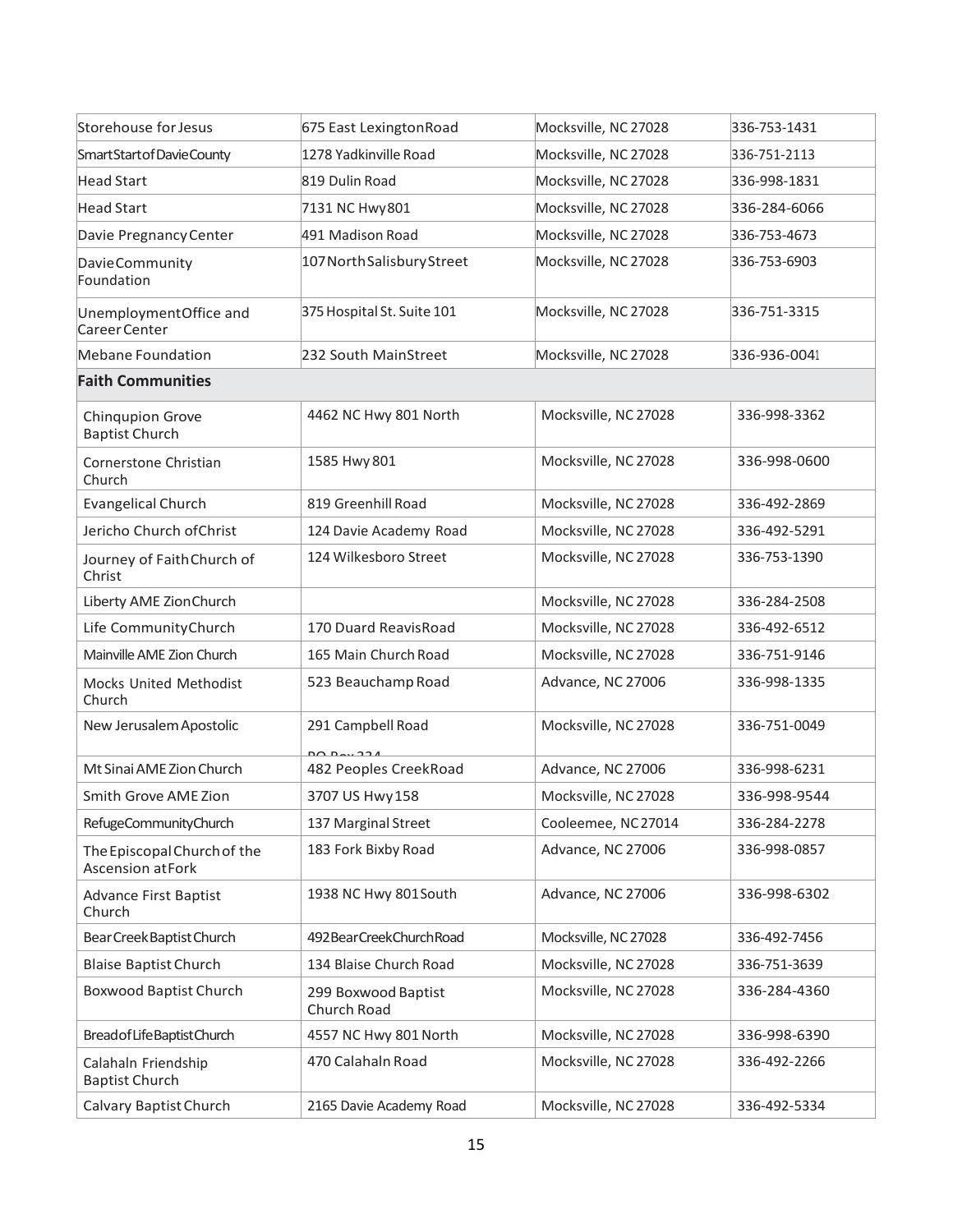| Calvary Baptist Church                        | 1663 US Hwy 601 South   | Mocksville, NC 27028 | 336-751-6300 |
|-----------------------------------------------|-------------------------|----------------------|--------------|
| Calvary Baptist Church                        | 155 Commerce Drive      | Advance, NC 27006    | 336-998-1489 |
| CedarCreekBaptistChurch                       | 711 Cedar Creek Road    | Mocksville, NC 27028 | 336-998-8191 |
| Cedar Grove Baptist Church                    | 307CedarCreekChurchRoad | Mocksville, NC27028  | 336-940-5632 |
| Community Baptist Church                      | 612 Gladstone Road      | Mocksville, NC 27028 | 336-284-2779 |
| Cornatzer BaptistChurch                       | 1372 Cornatzer Road     | Mocksville, NC 27028 | 336-998-4399 |
| Davie Baptist Church                          | 1489 Fork BixbyRoad     | Advance, NC 27006    | 336-998-2771 |
| Dutchman Creek                                | 5723 NC Hwy 801 South   | Mocksville, NC 27028 | 336-998-8855 |
| <b>Baptist Church</b>                         |                         |                      |              |
| Eaton Baptist Church                          | 430 Eaton's ChurchRoad  | Mocksville, NC 27028 | 336-998-3746 |
| Fairfield BaptistChurch                       | 164 Excalibur Lane      | Mocksville, NC 27028 | 336-751-0169 |
| Farmington BaptistChurch                      | 1835 Farmington Road    | Mocksville, NC 27028 | 336-998-3826 |
| Fellowship Baptist Church                     | 1084 Rainbow Road       | Advance, NC 27006    | 336-998-6544 |
| First Baptist Church                          | 412 North Main Street   | Mocksville, NC 27028 | 336-751-5312 |
| Fork Baptist Church                           | 3140 US Hwy 64East      | Mocksville, NC 27028 | 336-998-8306 |
| Freedom Baptist Church of Davie<br>County     | 118 Cornatzer Road      | Mocksville, NC 27028 | 336-998-5294 |
| Greater Mt MoriahMissionary<br>Baptist Church | 2076 US Hwy 601 South   | Mocksville, NC 27028 | 336-753-1273 |
| Hillsdale Baptist Church                      | 4815 US Hwy 158         | Advance, NC 27006    | 336-940-6618 |
| Hope Baptist Tabernacle                       | 2408 US Hwy158          | Mocksville, NC 27028 | 336-998-3616 |
| Ijames Baptist Church                         | 1038 Ijames Church Road | Mocksville, NC 27028 | 336-492-5265 |
| Jerusalem Baptist Church                      | 3203 US Hwy 601 South   | Mocksville, NC 27028 | 336-284-2328 |
| New Bethel BaptistChurch                      | 585 Boxwood Church Road | Mocksville, NC 27028 | 336-284-2990 |
| NewShepardBaptistChurch                       | 108 Wall Street         | Cooleemee, NC27014   | 336-284-4143 |
| Shiloh Baptist Church                         | 544 East Depot Street   | Mocksville, NC 27028 | 336-751-0597 |
| Yadkin Valley Baptist Church                  | 1324 Yadkin Valley Road | Advance, NC 27006    | 336-998-7230 |
| Edgewood Baptist Church                       | 7483 NC Hwy 801 South   | Mocksville, NC 27028 | 336-284-2593 |
| First Baptist Church                          | 284 Marginal Street     | Cooleemee, NC 27014  | 336-284-2626 |
| Green Meadows Baptist Church                  | 1646 NC Hwy 801 North   | Mocksville, NC 27028 | 336-998-3022 |
| St Frances of AssisiCatholic<br>Church        | 862 Yadkinville Road    | Mocksville, NC 27028 | 336-751-2973 |
| North Main Churchof Christ                    | 605 North MainStreet    | Mocksville, NC 27028 | 336-751-2866 |
| Redland Church of Christ                      | 4302 US Hwy158          | Advance, NC 27006    | 336-998-3918 |
| Christ Temple Church of God                   |                         | Advance, NC 27006    | 336-998-3959 |
| Mocksville Church of God                      | 862 US Hwy 64 East      | Mocksville, NC 27028 | 336-751-0817 |
| Clement GroveChurch of God                    | 159 Parker Road         | Mocksville, NC 27028 | 336-492-5125 |
| HolyCrossLutheranChurch                       | 1913 US Hwy 601 South   | Mocksville, NC 27028 | 336-751-5419 |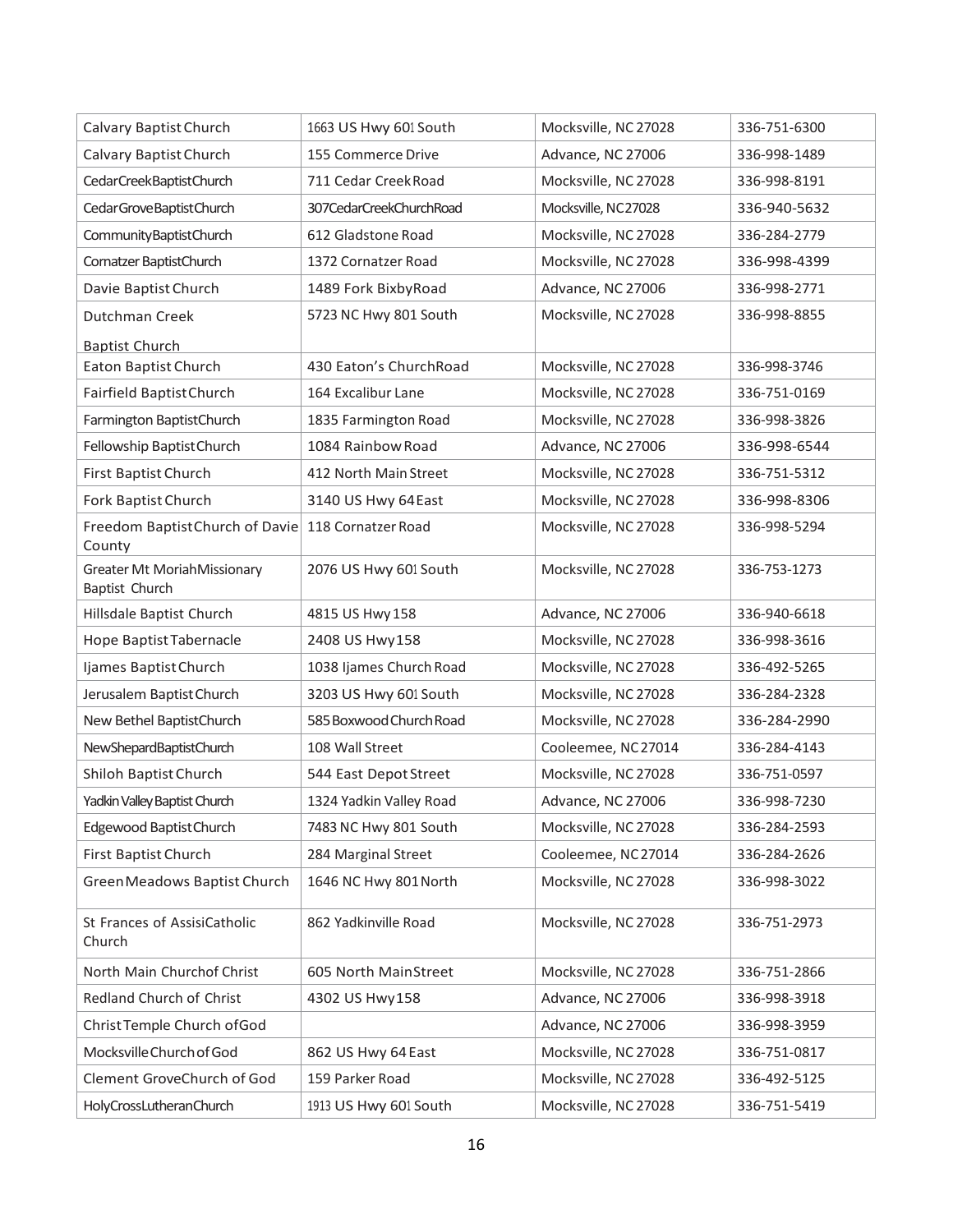| AdvanceMethodistChurch                                | 1911 NC Hwy 801 South         | Advance, NC 27006    | 336-998-0199 |
|-------------------------------------------------------|-------------------------------|----------------------|--------------|
| Center United Methodist Church                        | 728 Wilkesboro Street         | Mocksville, NC 27028 | 336-492-5853 |
| Chestnut GroveUnited<br><b>Methodist Church</b>       | 2812 US Hwy 601 North         | Mocksville, NC 27028 | 336-492-5659 |
| Dulin United Methodist Church                         | 897 Dulin Road                | Mocksville, NC 27028 | 336-998-5409 |
| Elbaville UnitedMethodist Church                      | 2595 NC Hwy 801 South         | Advance, NC 27006    | 336-998-6111 |
| Farmington MethodistChurch                            | 1939 Farmington Road          | Mocksville, NC 27028 | 336-998-7550 |
| Fulton United Methodist Church                        | 3689 NC Hwy 810 South         | Advance, NC 27006    | 336-998-8117 |
| Hardison UnitedMethodist<br>Church                    | 1630 Jericho Church Road      | Mocksville, NC 27028 | 336-751-5630 |
| <b>Schools</b>                                        |                               |                      |              |
| Davie County High School                              | 180 War Eagle Drive           | Mocksville, NC 27028 | 336-751-5905 |
| <b>Early College</b>                                  | 1211 Salisbury Road           | Mocksville, NC 27028 | 336-753-0888 |
| Central Davie Academy                                 | Martin Luther King Junior Rd. | Mocksville, NC 27028 | 336-751-5712 |
| South Davie Middle School                             | 700 Hardison Street           | Mocksville, NC 27028 | 336-751-5941 |
| North Davie Middle School                             | 497 Farmington Road           | Mocksville, NC 27028 | 336-998-5555 |
| William Ellis Middle School                           | 144 William Ellis Drive       | Advance, NC 27006    | 336-998-2007 |
| Pinebrook Elementary                                  | 477 Pinebrook School Road     | Mocksville, NC 27028 | 336-998-3868 |
| <b>Shady Grove Elementary</b>                         | 3179 Cornatzer Road           | Advance, NC 27006    | 336-998-4719 |
| William R. Davie Elementary                           | 3437 US Hwy 601 N             | Mocksville, NC 27028 | 336-492-5421 |
| Cooleemee Elementary                                  | 136 Marginal Street           | Cooleemee, NC27014   | 336-284-2581 |
| <b>Cornatzer Elementary</b>                           | 552 Cornatzer Road            | Mocksville, NC 27028 | 336-940-5097 |
| Mocksville Elementary                                 | 295 Cemetery Street           | Mocksville, NC 27028 | 336-751-2740 |
| <b>Behavioral, Dental &amp; Medical Resources</b>     |                               |                      |              |
| Storehouse for Jesus                                  | 675 East LexingtonRoad        | Mocksville, NC 27028 | 336-753-1431 |
| <b>Alcoholics Anonymous</b>                           | 310 North Main St.            | Mocksville, NC 27028 | 336-751-2503 |
| Diabetes Management<br>Program                        | 210 Hospital Street           | Mocksville, NC 27028 | 336-753-6178 |
| Rescue Squad                                          | 112 Westside Drive            | Mocksville, NC 27028 | 336-751-0808 |
| Hospice & Palliative Care                             | 377 Hospital Street Suite 103 | Mocksville, NC 27028 | 336-753-0212 |
| The Nest Family<br>Counseling                         | 172S. Clement Street Suite 1  | Mocksville, NC 27028 | 336-753-6440 |
| RHA Behavioral Health                                 | 119 West Depot St             | Mocksville, NC 27028 | 336-751-5636 |
| <b>Cardinal Innovations</b><br><b>Wellness Center</b> | 142 Gaither Street            | Mocksville, NC 27028 | 336-778-3658 |
| Davie Dermatology                                     | 108 Dornach Way               | Advance, NC 27006    | 336-940-2407 |
| <b>Advance Pediatrics</b>                             | 114 Kinderton Blvd.           | Advance, NC 27006    | 336-998-9742 |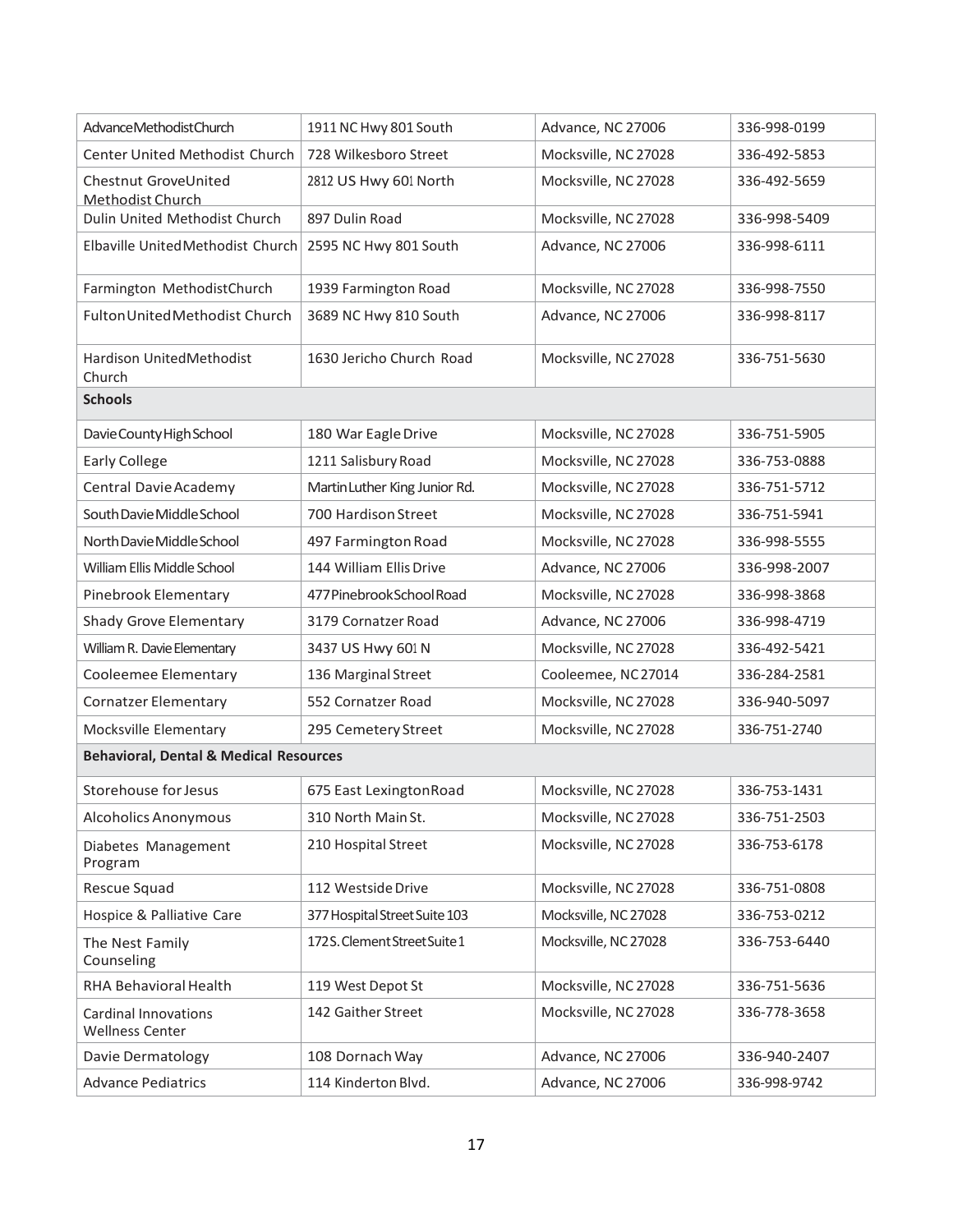| Digestive Health                                                  | 112KindertonBlvd.Suite100     | Advance, NC 27006     | 336-768-6211 |
|-------------------------------------------------------------------|-------------------------------|-----------------------|--------------|
| Family Care Center                                                | 101 Wilkesboro Street         | Mocksville, NC 27028  | 336-753-0800 |
| Hillsdale FamilyPractice                                          | P.O. Box 259                  | Advance, NC 27006     | 336-713-2290 |
| Davie MedicalAssociates                                           | 485 Valley Road               | Mocksville, NC 27028  | 336-751-8000 |
| Medical Associates of Davie<br>at Hillsdale                       | 121 Medical Drive             | Advance, NC 27006     | 336-998-9060 |
| <b>Mocksville Pediatrics</b>                                      | 113 Market PlaceDrive         | Mocksville, NC 27028  | 336-753-8244 |
| Piedmont Healthcare                                               | 375 Hospital Street           | Mocksville, NC 27028  | 336-751-2121 |
| Marlin Chiropractic                                               | 854 Valley Road Suite200      | Mocksville, NC 27028  | 336-753-1447 |
| Davie Chiropractic Clinic                                         | 501 Wilkesboro Street         | Mocksville, NC 27028  | 336-751-2512 |
| Corvan Chiropractic                                               | 375 Hospital Street Suite 100 | Mocksville, NC 27028  | 336-753-0056 |
| <b>Atrium Health Wake</b><br><b>Forest Baptist Urgent</b><br>Care | 1188 Yadkinville Road         | Mocksville, NC 27028  | 336-713-0555 |
| CareNet Counseling                                                | 329 NC Hwy 801 N              | Bermuda Run, NC 27006 | 336-998-2882 |
| Dragonfly House                                                   | 387 Valley Road               | Mocksville, NC 27028  | 336-753-6155 |
| Pharmacy                                                          |                               |                       |              |
| <b>CVS Pharmacy</b>                                               | 110 NC Hwy 801 North          | Advance, NC 27006     | 336-940-6870 |
| Davie Discount Drug                                               | 141 Marginal Street           | Cooleemee, NC 27014   | 336-284-2537 |
| Foster Drug Company                                               | 495 Valley Road               | Mocksville, NC 27028  | 336-751-2141 |
| Rite Aid Pharmacy                                                 | 260 NC Hwy 801N               | Advance, NC 27006     | 336-998-6434 |
| <b>Walgreens Drug Store</b>                                       | 5322 US Hwy 158               | Advance, NC 27006     | 336-940-5515 |
| <b>Walmart Pharmacy</b>                                           | 261 Cooper Creek Drive        | Mocksville, NC 27028  | 336-751-1340 |
| DMC Bermuda Run Pharmacy                                          | 329 NC Highway 801 N          | Bermuda Run, NC 27006 | 336-998-1030 |
| <b>Walgreens Pharmacy</b>                                         | 901 Yadkinville Road          | Mocksville, NC 27028  | 336-751-2499 |
| <b>Vision</b>                                                     |                               |                       |              |
| <b>Walmart Vision Center</b>                                      | 261 Cooper Creek Drive        | Mocksville, NC 27028  | 336-751-2890 |
| Carolina Center for Eye Care                                      | 5380 US Hwy 158 Suite100      | Advance, NC 27006     | 336-940-2015 |
| Mocksville Vision Center                                          | 198-B Hospital Street         | Mocksville, NC 27028  | 336-751-5734 |
| Ronald Gantt, OD                                                  | 101 Wilkesboro Street         | Mocksville, NC 27028  | 336-751-2726 |
| <b>Dental</b>                                                     |                               |                       |              |
| Kevin Armbrecht, DDS                                              | 330 Hospital Street           | Mocksville, NC 27028  | 336-751-6291 |
| Jeffrey Billings, DDS                                             | 145 Marginal Street           | Cooleemee, NC 27014   | 336-284-2595 |
| Jeffrey Billings, DDS                                             | 188 Hospital Street           | Mocksville, NC 27028  | 336-751-3305 |
| Thomas Browder, DDS                                               | 5380USHwy158Suite200          | Advance, NC 27006     | 336-998-9988 |
| Todd Carter, DDS                                                  | 123 NC Hwy 801S, Suite C-100  | Advance, NC 27006     | 336-940-2342 |
| Hillsdale Dental                                                  | 127 Royal Troon Lane          | Advance, NC 27006     | 336-998-2427 |
| Family Dentistry                                                  | Hwy 801& Yadkin Valley Road   | Advance, NC 27006     | 336-998-1076 |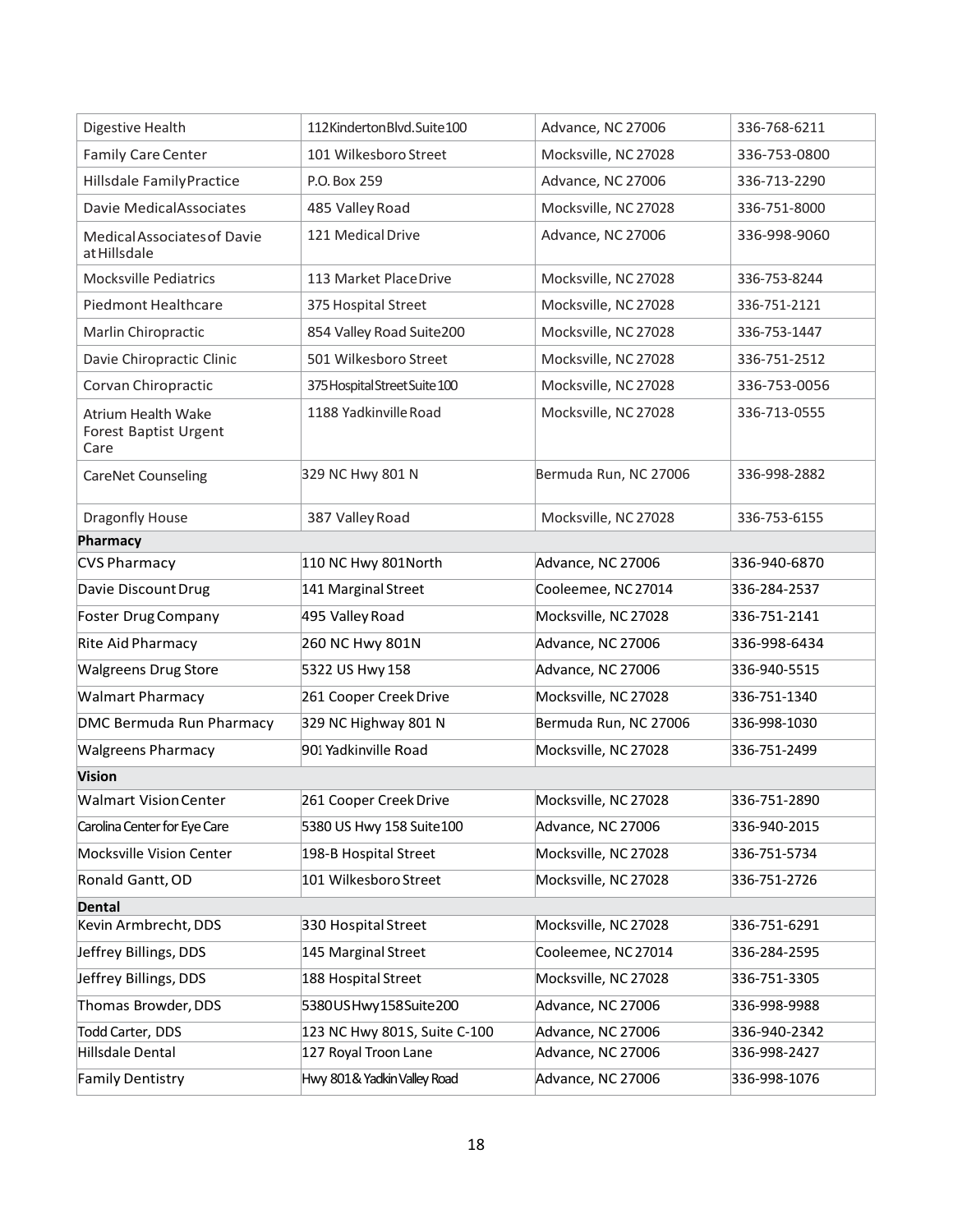| Paul Mighion, DDS                                 | 198 Hospital Street       | Mocksville, NC 27028 | 336-751-2364 |
|---------------------------------------------------|---------------------------|----------------------|--------------|
| SouthernDentalAssociates                          | 135 Medical Drive         | Advance, NC 27006    | 336-998-5437 |
| <b>Rivers Family and Cosmetic</b>                 | 118 Hospital Street       | Mocksville, NC 27028 | 336-751-6289 |
| Dentistry                                         |                           |                      |              |
| Mocksville Family Dentistry                       | 113 Marketplace Drive     | Mocksville, NC 27028 | 336-753-6630 |
| <b>Exercise / Wellness</b>                        |                           |                      |              |
| Davie Family YMCA                                 | 295 Cemetery Street       | Mocksville, NC 27028 | 336-751-9622 |
| Gym 365                                           | 377 Hospital Street       | Mocksville, NC 27028 | 336-753-6365 |
| Gym 365                                           | 5403 US Hwy158            | Advance, NC 27006    | 336-998-6365 |
| Assisted Living / Skilled Facilities / GroupHomes |                           |                      |              |
| <b>Autumn Care</b>                                | 1007 Howard Street        | Mocksville, NC 27028 | 336-751-3535 |
| Bermuda Commons Nursing &<br>Rehabilitation       | 316 NC Hwy 801 South      | Advance, NC 27006    | 336-998-0240 |
| Mocksville Senior Living                          | 337 Hospital Street       | Mocksville, NC 27028 | 336751-2175  |
| <b>Milling Manor</b>                              | 253 Milling Road          | Mocksville, NC 27028 | 336-751-3276 |
| Somerset                                          | 150 Ken Dwiggins Drive    | Mocksville, NC 27028 | 336-751-1209 |
| Magnolia Place                                    | 270 Duke Street           | Mocksville, NC 27028 | 336-936-9356 |
| <b>Cedar RockAssisted Living</b>                  | 181 Polaris Drive         | Mocksville, NC 27028 | 336-753-1042 |
| Heritage of CedarRock                             | 191 Crestview Drive       | Mocksville, NC 27028 | 336-751-1515 |
| Bermuda Village                                   | 142 Bermuda Village Drive | Advance, NC 27006    | 336-998-6112 |
| Davie CountyGroup<br>Home                         | 785 Sanford Ave           | Mocksville, NC 27028 | 336-751-5004 |

#### **Section VI: Progress to Date on 2020 - 2021 Priorities**

#### **DOMAIN: ACCESS TO CARE**

- **1. Action: Reduce transportation barriers for individuals in vulnerable areas of Davie County.**
	- Utilized FaithHealthNC resources to provide transportation assistance for Davie County residents to their medical appointments and after hospital discharge. During Fiscal Year 2020, FaithHealthNC provided transportation services to 58 community members across the region including Davie County.
	- Promoted the use of Mocksville's Circulator Route and the need for onsite clinics in high need areas in four community meetings.
- **2. Action: Improve access to community centered social and health education services and regular sources of health care** 
	- Partnered with Davie County agencies to provide health education events and screenings at various Davie County locations. For instance, Atrium Health Wake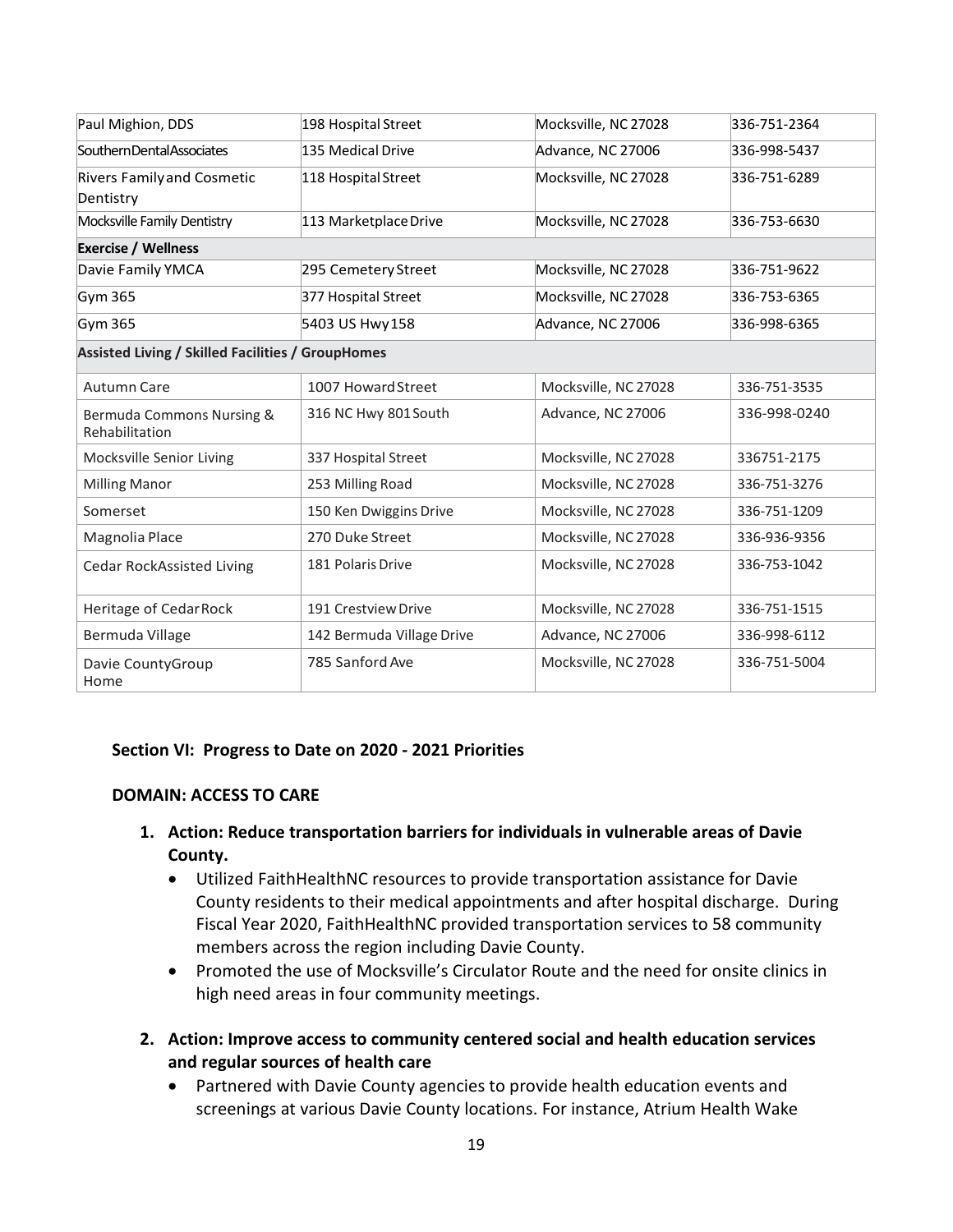Forest Baptist Davie Medical Center provided free blood pressure checks at Cardinal Innovation's MedAssist event.

- Continued to provide support to the Storehouse for Jesus Clinic and Davie County Health Department with free imaging services, excluding MRIs.
- Worked with faith communities to provide programs and enlist lay leader support to assist parishioners needing access.

## **DOMAIN: CHRONIC DISEASE MANAGEMENT AND PREVENTION**

- **1. Action: Improve the capacity of community based organizations and health care providers to support efforts related to chronic disease prevention and management** 
	- Continued to support FaithHealth Connectors to address chronic disease management and community health programming. During fiscal year 2020, FaithHealth Connectors provided 14,222 caregiving encounters to community members across the region including those who reside in Davie County.
	- Increased community and healthcare provider referral to existing Atrium Health Wake Forest Baptist chronic disease management programs, family medicine and additional resources by centralizing and disseminating information.
	- Educated community members about Kintegra and other dental offices for preventative dental care. This information was shared with three partner congregations connected to FaithHealth.
	- Provided community vaccination clinics through outpatient pharmacy. The outpatient pharmacy provided roughly 2500 vaccines over 18 weeks.

# **2. Action: Provide education and support programs to increase community wellness**

- Continued promoting BestHealth classes focusing on cooking, nutrition and healthy living and caregiving through their virtual platform. Caregiver Academy was held virtually. A team member of Atrium Health Wake Forest Baptist serves on the steering committee and two additional team members served as subject experts in fiscal year 2020.
- Encouraged further community utilization of Atrium Health Wake Forest Baptist Davie Medical Center's Path to Wellness and other opportunities through Davie Recreation and Parks
- Continued education through FaithHealth and CareNet Counseling with eleven organizations this year. While COVID has increased the complexity of offering community educational events, FaithHealth and CareNet continued to educate community members concerning COVID-19, vaccination offerings, and anxiety amid a pandemic.
- Participated in county initiatives to assist the transition from Cardinal Innovations to Partners as Davie County's LME/MCO. Atrium Health Wake Forest Baptist Davie Medical Center had a representative on the transition team.
- Provided education to Davie County Senior Services on eye health and joint health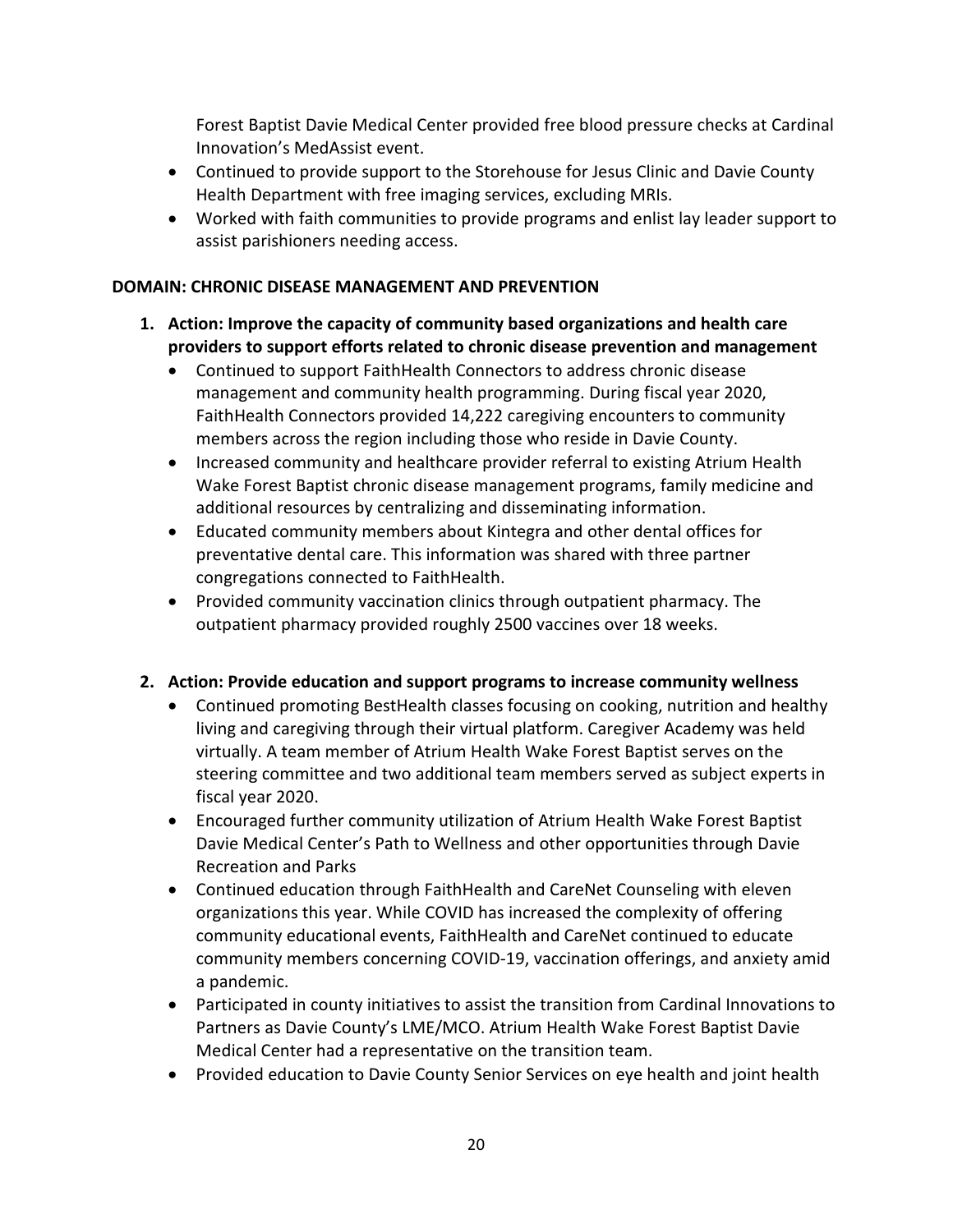• Educated faith communities on helpful and health responses to COVID-19 and vaccination efforts. Two team members presented to a faith community outdoors with roughly 20 participants in fiscal year 2020. FaithHealth also assisted with five calls from faith leaders seeking safe COVID – 19 gathering practices.

#### **DOMAIN: BEHAVIORAL HEALTH AND SUBSTANCE DEPENDENCY**

- Continued to serve as one of Davie County's permanent drug take back locations.
- Utilized Cardinal Innovations for educational offerings and referral network and assist Cardinal clients through the transition to Partners. FaithHealth utilized the referral network for six individuals seeking counseling services.
- Raised awareness of CareNet services available at Atrium Health Wake Forest Baptist Davie Medical Center and the greater CareNet network among community based organizations and community events. During fiscal year 2020, CareNet served 5,854 clients and provided 29,929 client hours for counseling services across the region including Davie County
- Promoted Daymark Recovery Services' walk-in clinic in Mocksville in two educational events
- Represented Atrium Health Wake Forest Baptist Davie Medical Center on Cardinal Innovation's Community Advisory Council
- Partnered in promoting Sources of Strength, a peer based suicide initiate in Davie County middle schools, along with other preventative programs tailored toward adolescents and behavioral health.
- Provided Atrium Health Wake Forest Baptist Davie Medical Center's Caregiver Academy programs to reduce caregiver stress through education, information and support though a virtual platform. A team member of Atrium Health Wake Forest Baptist serves on the steering committee and two additional team members served as subject experts in fiscal year 2020.
- Supported NC Med Assist Program through mobile pharmacy offering in Davie County. Eight team members participated in the event and two team members served on the planning committee.

#### **DOMAIN: MATERNAL AND CHILD HEALTH**

**The anticipated impact of the following actions may include:** Decreased teen pregnancy, reduced infant mortality, increase in breast feeding, and increased physical wellness at local schools.

• Continued to provide board certified lactation consultants to new mothers within Atrium Health Wake Forest Baptist network